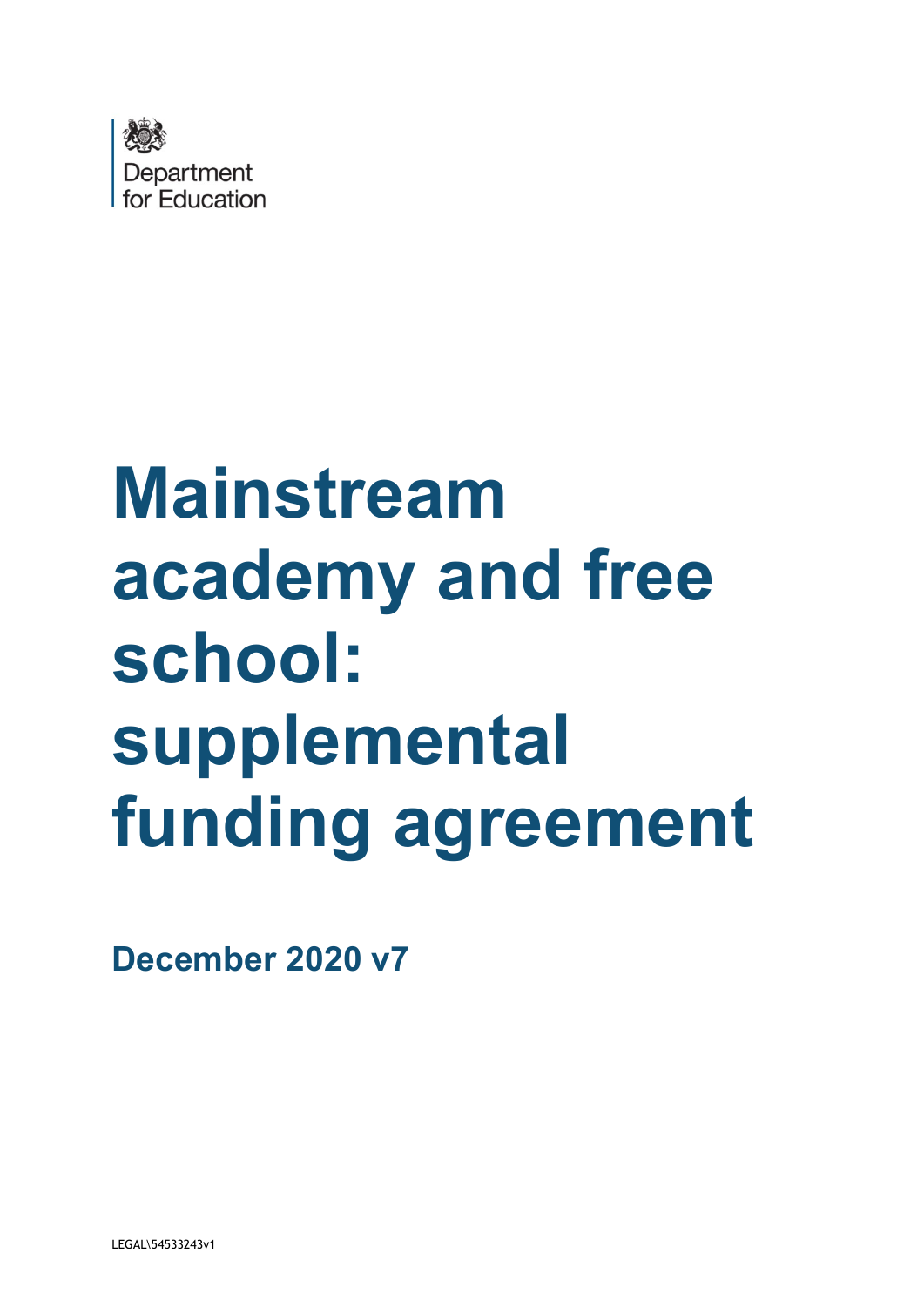# **Contents**

| Information about the Academy:                         | 4  |
|--------------------------------------------------------|----|
| <b>ESTABLISHING THE ACADEMY</b><br>1.                  | 8  |
| Definitions and interpretation                         | 8  |
| The Academy                                            | 9  |
| <b>RUNNING OF THE ACADEMY</b><br>2.                    | 9  |
| <b>Teachers and staff</b>                              | 9  |
| <b>Pupils</b>                                          | 10 |
| Admissions                                             | 10 |
| 3.<br><b>GRANT FUNDING</b>                             | 14 |
| <b>Calculation of GAG</b>                              | 14 |
| Other relevant funding                                 | 15 |
| <b>LAND</b><br>4.                                      | 16 |
| <b>TERMINATION</b><br>5.                               | 16 |
| Termination by either party                            | 16 |
| <b>Termination Warning Notice</b>                      | 16 |
| Termination by the Secretary of State after inspection | 17 |
| Termination by the Secretary of State                  | 18 |
| Funding and admission during notice period             | 18 |
| Notice of intention to terminate by Academy Trust      | 19 |
| <b>Effect of termination</b>                           | 21 |
| OTHER CONTRACTUAL ARRANGEMENTS<br>6.                   | 22 |
| Annexes                                                | 22 |
| The Master Agreement                                   | 23 |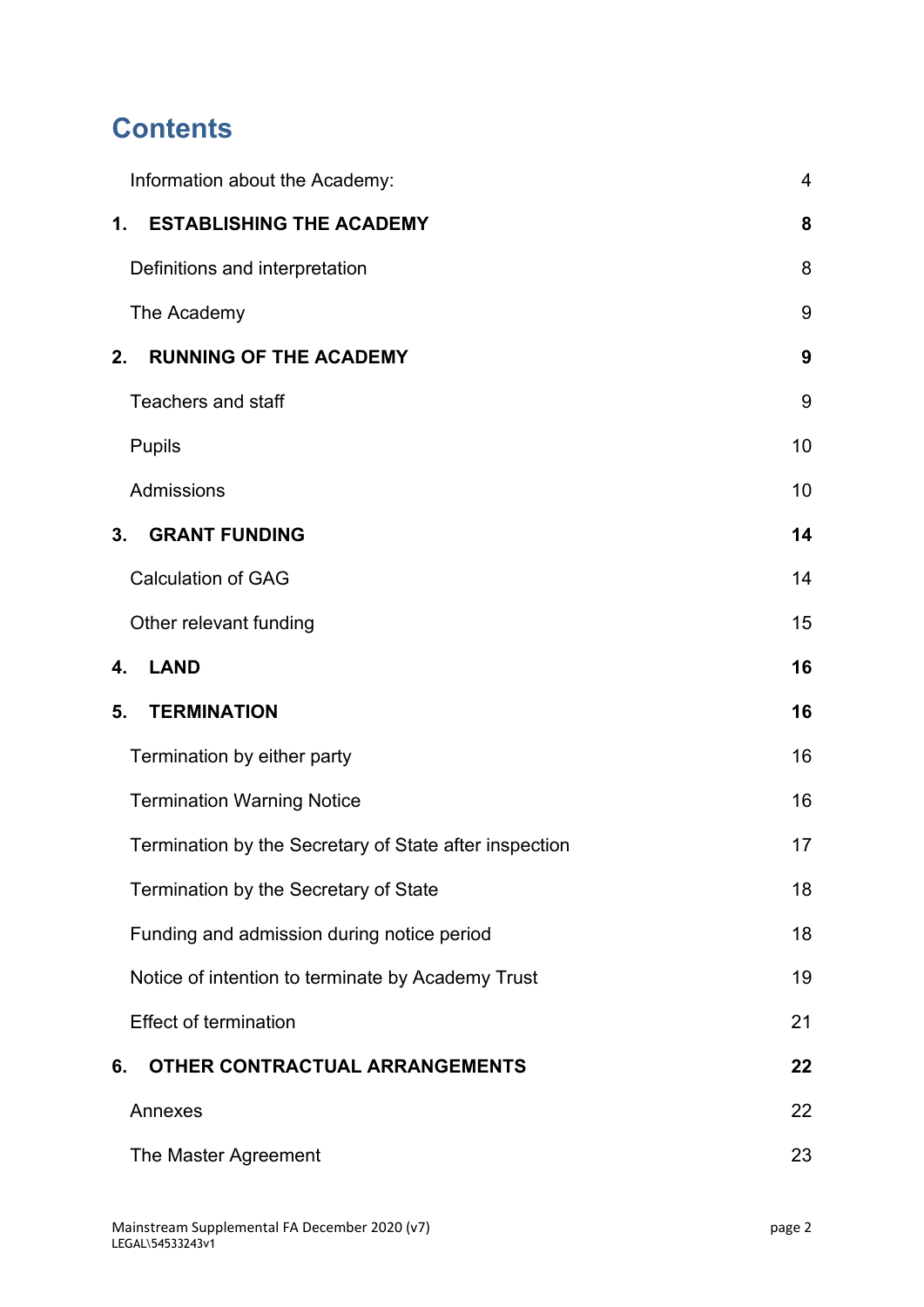| General                                                                         | 23 |
|---------------------------------------------------------------------------------|----|
| Information Sharing with Local Authorities - Statutory Responsibilities         | 23 |
| <b>ANNEXES</b>                                                                  | 26 |
| ADMISSION OF CHILDREN AND YOUNG PEOPLE WITH EDUCATION, HEALTH<br>AND CARE PLANS | 26 |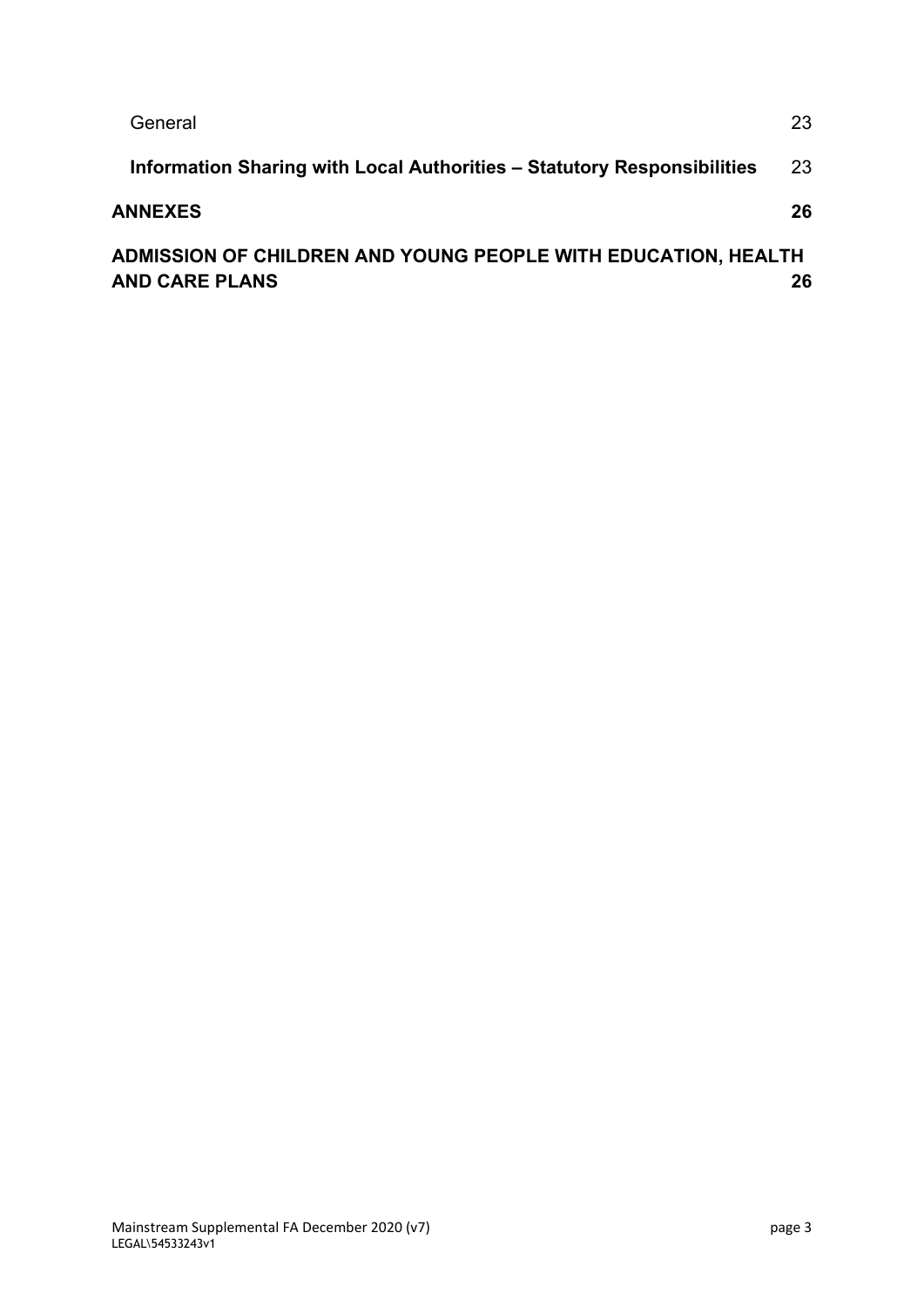#### **SUMMARY SHEET**

# <span id="page-3-0"></span>**Information about the Academy:**

| <b>Name of Academy Trust</b>                                                                                                                 | The St John Bosco Catholic Academy                                                  |
|----------------------------------------------------------------------------------------------------------------------------------------------|-------------------------------------------------------------------------------------|
| <b>Company number</b>                                                                                                                        | 08608177                                                                            |
| Date of Master Funding Agreement                                                                                                             | 25th March 2020                                                                     |
| <b>Name of Academy</b>                                                                                                                       | St Mark's Catholic Primary School                                                   |
| <b>Opening date</b>                                                                                                                          | $1st$ June 2022                                                                     |
| Type of academy (indicate whether<br>academy or free school)                                                                                 | Mainstream Academy                                                                  |
| <b>Religious designation</b>                                                                                                                 | <b>Roman Catholic</b>                                                               |
| Wholly or partly selective                                                                                                                   | N/A                                                                                 |
| Name of predecessor school (where<br>applicable)                                                                                             | <b>St Mark's Catholic Primary School</b>                                            |
| <b>Capacity number (of statutory school</b><br>age places)                                                                                   | 210                                                                                 |
| (if the Academy has a nursery<br>provision, please provide a breakdown<br>of capacity for nursery pupils and<br>statutory school age places) |                                                                                     |
| Age range (including nursery<br>provision where the nursery is part of<br>the school)                                                        | $4 - 11$                                                                            |
| Number of sixth form places                                                                                                                  | N/A                                                                                 |
| <b>Number of boarding places</b>                                                                                                             | N/A                                                                                 |
| <b>SEN unit / Resource provision</b>                                                                                                         | N/A                                                                                 |
| <b>Land arrangements</b>                                                                                                                     | Version 3                                                                           |
| (Version 1-8 or other)                                                                                                                       |                                                                                     |
| Academy and title number of Land<br>(and Temporary Site)                                                                                     | Almond Croft, Old Walsall Road, Great<br>Barr, Birmingham, West Midlands B42<br>1NU |
|                                                                                                                                              | Land Registry title number: WK184923                                                |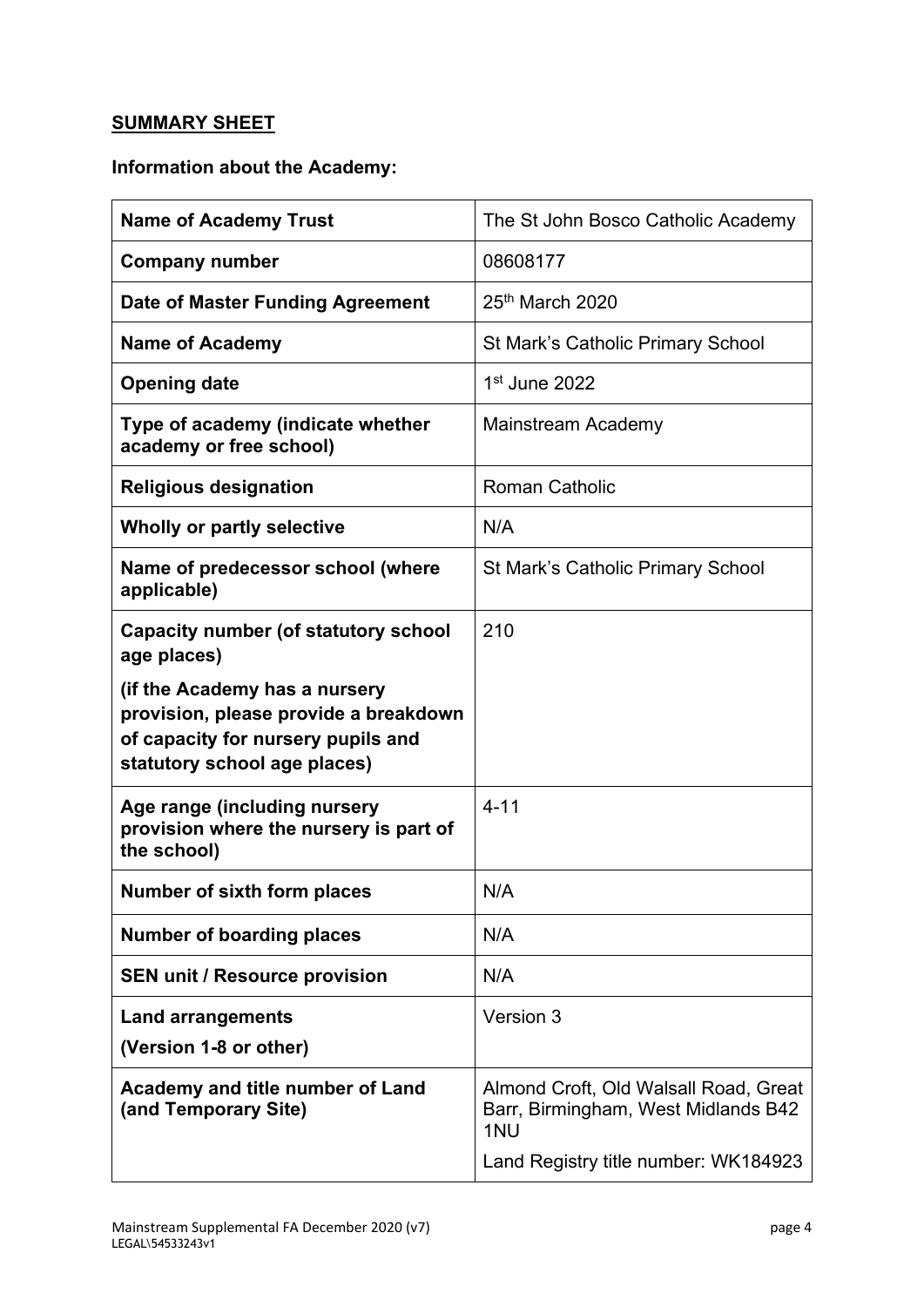| <b>Name of Academy Trust</b> | The St John Bosco Catholic Academy |  |  |
|------------------------------|------------------------------------|--|--|
|                              |                                    |  |  |

#### **Please confirm which clause variations have been applied or marked as 'Not used'**

| <b>Clause No.</b> | <b>Descriptor</b>                                                                                                              | <b>Applied</b> | <b>Not used</b> |
|-------------------|--------------------------------------------------------------------------------------------------------------------------------|----------------|-----------------|
| 1.1               | Only applies to free schools and new<br>provision academies                                                                    |                | X               |
| 2.A.1             | Clause applies where an academy was<br>previously a VC or foundation school<br>designated with a religious character           |                | X               |
| 2.C, 2.D          | Only applies where the Academy has an<br><b>SEN unit or Resourced Provision</b>                                                |                | X               |
| 2.E               | Only applies where there was a<br>predecessor independent school                                                               |                | X               |
| 2.E.1             | Only applies to free Schools with nursery<br>provision                                                                         |                | X               |
| 2.G               | Clause does not apply to free schools<br>(unless there was a predecessor<br>independent school), or new provision<br>academies | X              |                 |
| 2.M               | Clause applies only to academies and free<br>schools designated with a religious<br>character                                  | X              |                 |
| 2.N               | Clause applies only to academies that were<br>formerly wholly selective grammar schools                                        |                | X               |
| 2.0               | Clause applies only to academies that were<br>formerly partially selective grammar schools                                     |                | X               |
| 2. P.1            | Clause only applies to free schools or<br>academy converter schools where there<br>was a predecessor maintained school         | X              |                 |
| 2.7               | Clause applies to free schools and new<br>provision academies designated with a<br>religious character                         |                | X               |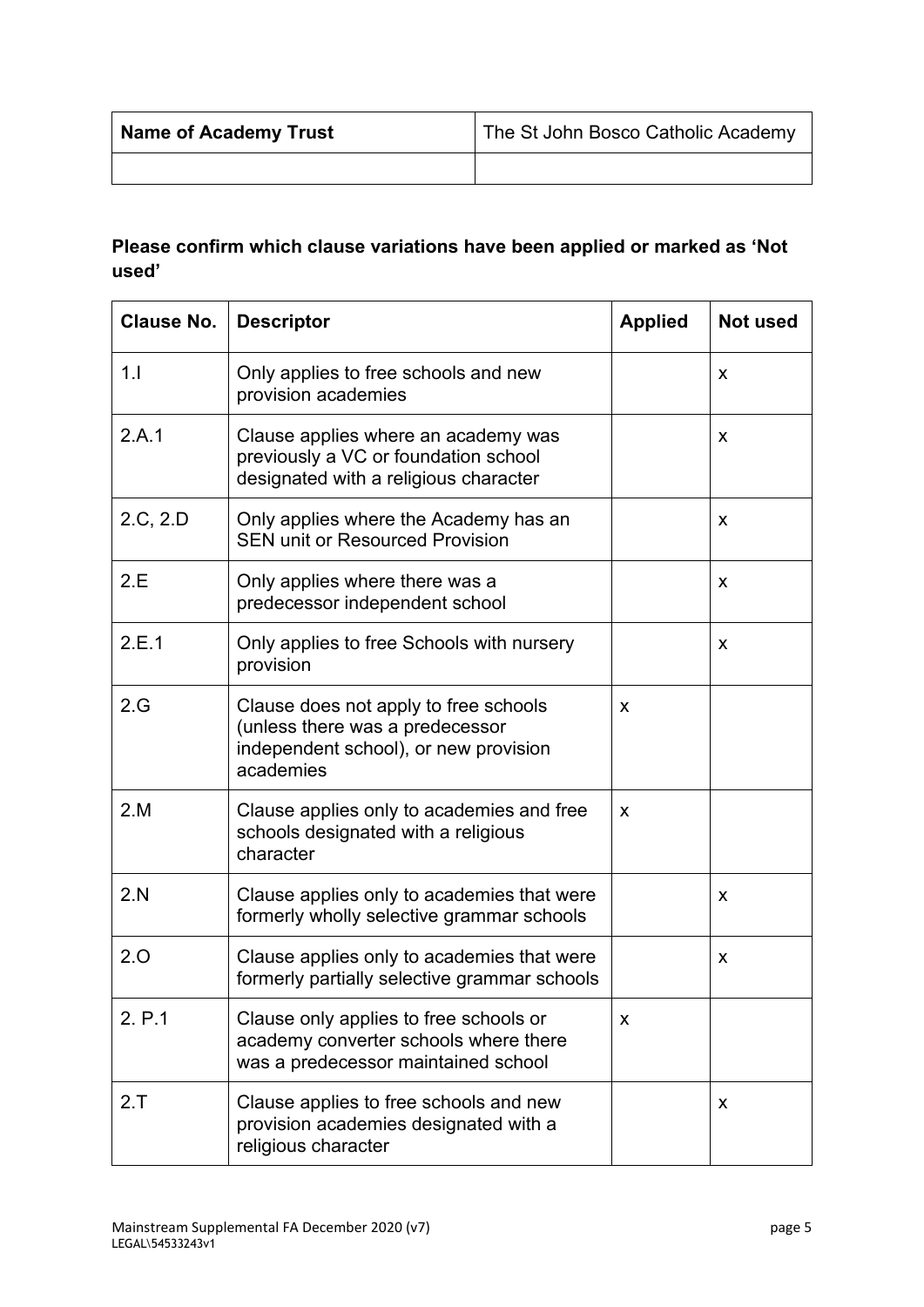| <b>Clause No.</b> | <b>Descriptor</b>                                                                                                                                                                                                                                                                                                                                                                                                                | <b>Applied</b> | <b>Not used</b> |
|-------------------|----------------------------------------------------------------------------------------------------------------------------------------------------------------------------------------------------------------------------------------------------------------------------------------------------------------------------------------------------------------------------------------------------------------------------------|----------------|-----------------|
| 2.W               | Clause only applies where the Academy is<br>designated with a religious character but<br>was not previously a VC school or<br>foundation school designated with a<br>religious character (in which case use<br>clause 2.Y instead). Also use 2.W where an<br>academy was previously a VC school but<br>has gone through a significant change<br>process to adopt VA characteristics in<br>parallel with converting to an academy | X              |                 |
| 2.X               | Clause only applies where the Academy has<br>not been designated with a religious<br>character                                                                                                                                                                                                                                                                                                                                   |                | X               |
| 2.Y               | Clause only applies where an academy was<br>previously a VC school or foundation school<br>designated with a religious character and<br>should be used instead of clause 2.W.<br>Where an academy was previously a VC<br>school but has gone through a significant<br>change process to adopt VA characteristics<br>in parallel with converting to an academy,<br>use clause 2.W instead.                                        |                | X.              |
| 2.Yc)             | Sub-clause applies if the Academy is<br>designated with a denominational religious<br>character – CE etc. rather than 'Christian'                                                                                                                                                                                                                                                                                                |                | x               |
| $3.A - 3.F$       | Option 1 applies to converter and sponsored<br>academies: if used delete option 2                                                                                                                                                                                                                                                                                                                                                | X              |                 |
| $3.A - 3.F$       | Option 2 applies to free schools and new<br>provision academies: if used delete option 1                                                                                                                                                                                                                                                                                                                                         |                | X.              |
| 3.H               | Clause relating to Start-up only applies in<br>some cases (does not apply to academy<br>converters)                                                                                                                                                                                                                                                                                                                              |                | x               |
| 3.1.1             | Only applies to Free schools with nursery<br>provision                                                                                                                                                                                                                                                                                                                                                                           |                | x               |
| 3. J              | Clause only applies to full sponsored and<br>intermediate sponsored academies with<br>approved Academy Action Plans                                                                                                                                                                                                                                                                                                              |                | x               |
| 3.K               | Clause does not apply to free schools<br>(unless there was a predecessor                                                                                                                                                                                                                                                                                                                                                         | X              |                 |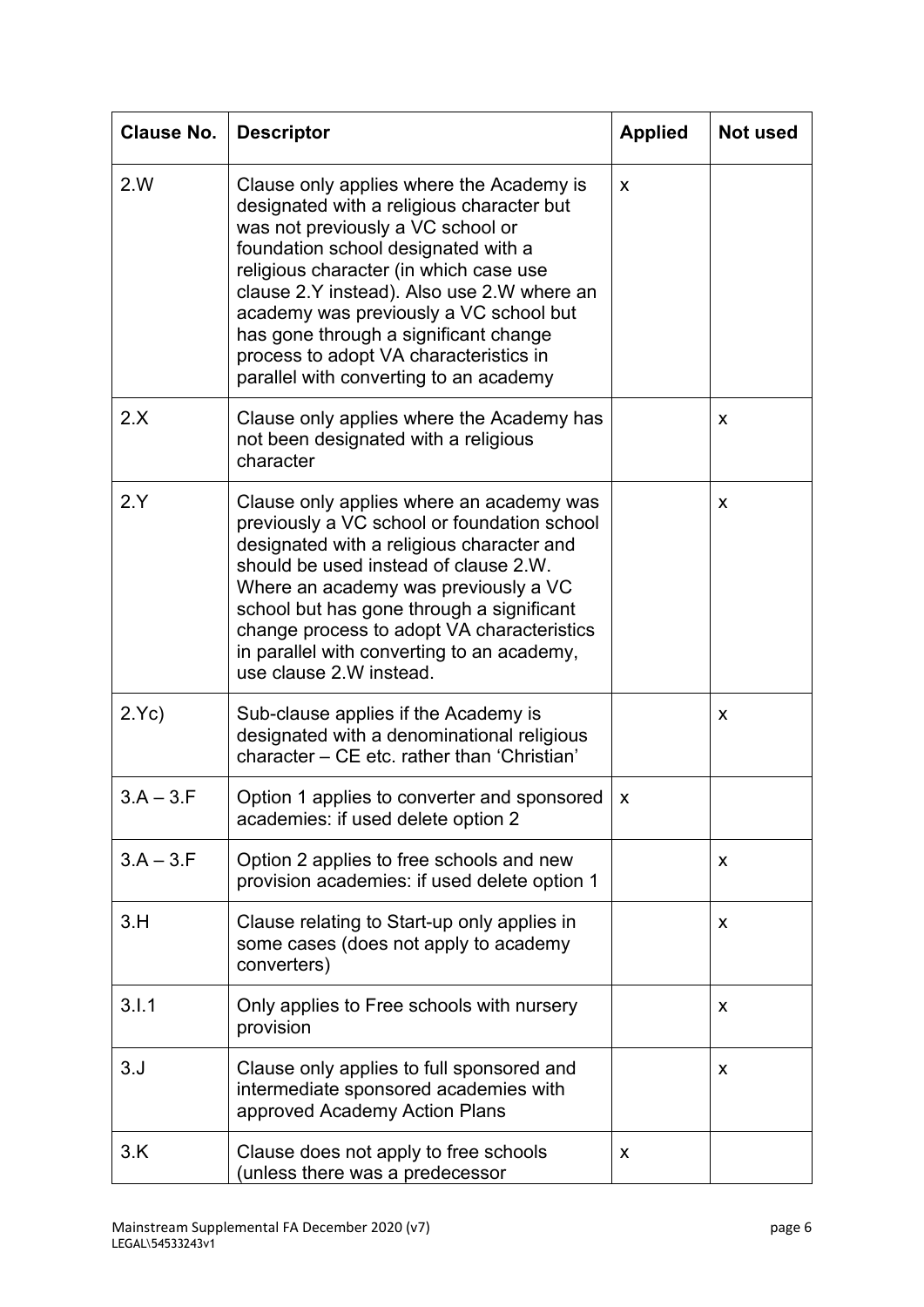| <b>Clause No.</b> | <b>Descriptor</b>                                                                                              | <b>Applied</b> | <b>Not used</b> |
|-------------------|----------------------------------------------------------------------------------------------------------------|----------------|-----------------|
|                   | independent school), or new provision<br>academies                                                             |                |                 |
| 5.G.1             | Clause applies only to a boarding<br>academy/free school.                                                      |                | X               |
| 5.1               | Clause only applies to sponsored<br>academies                                                                  |                | X               |
| 5.K               | Clause applies to free schools and may be<br>applied to new provision academies                                |                | X               |
| 5.L               | Clause applies to free schools and may be<br>applied to new provision academies                                |                | X               |
| 5.M               | Clause applies to free schools and may be<br>applied to new provision academies                                |                | X               |
| 5. N              | Clause applies to free schools and may be<br>applied to new provision academies                                |                | X               |
| 5.0               | Clause applies to free schools and may be<br>applied to new provision academies                                |                | X               |
| 6.H               | Clause only applies to schools which are<br>designated with a Church of England or<br>Roman Catholic character | X              |                 |

**Please identify any other variations from the model that apply to this Academy (e.g. clauses relating to PFI, or any required because the multi academy trust includes academies designated with different religious characters, or a mixture of those designated with a religious character, and those which are not):**

**Additional clauses will be supplied by your project lead if needed.**

| <b>Descriptor</b> | <b>Clause</b><br>No. | <b>Applied</b> | Not used |
|-------------------|----------------------|----------------|----------|
|                   |                      |                |          |
|                   |                      |                |          |
|                   |                      |                |          |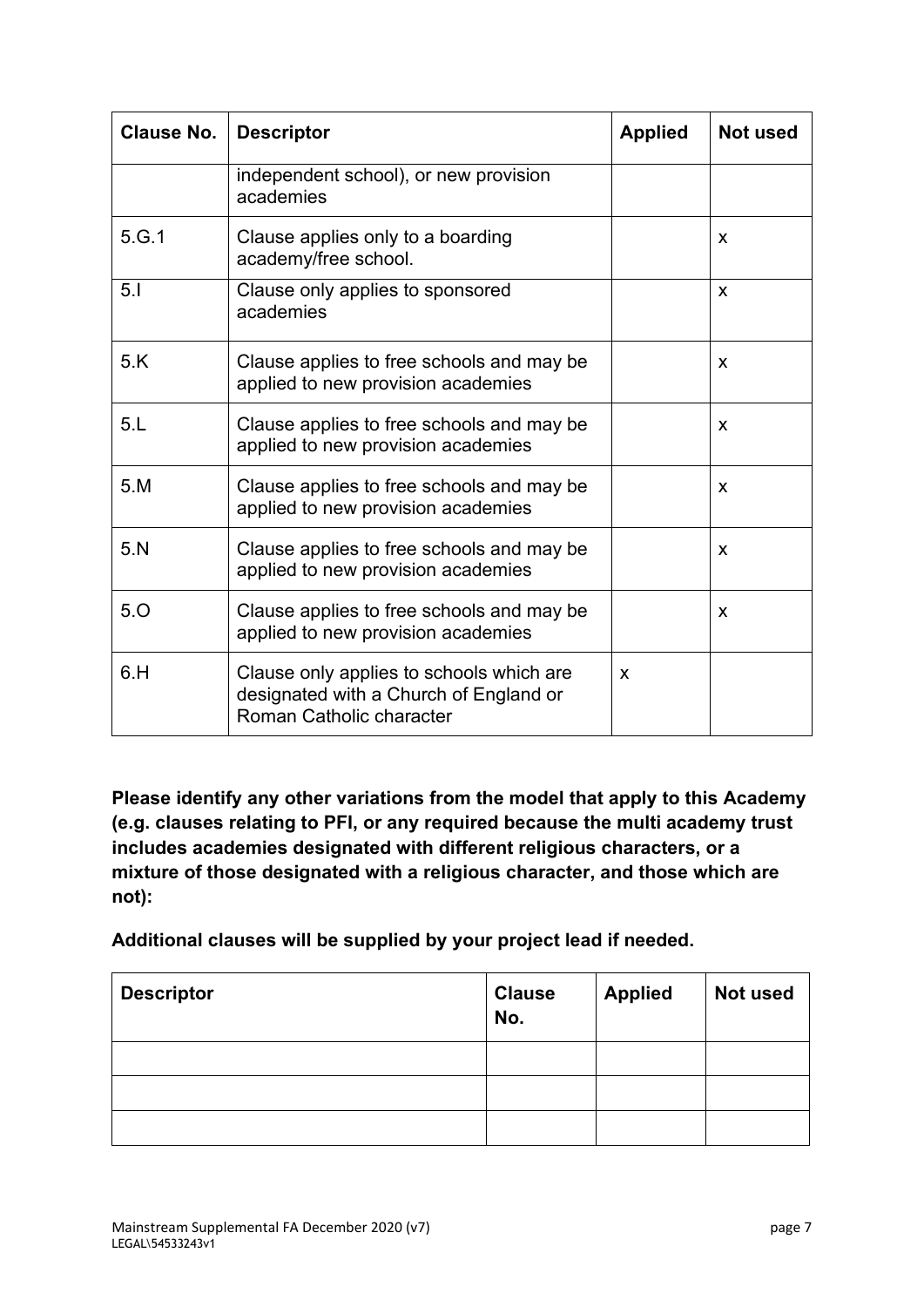# <span id="page-7-0"></span>**1. ESTABLISHING THE ACADEMY**

1.A This Agreement made between the Secretary of State for Education and The St John Bosco Catholic Academy is supplemental to the master funding agreement made between the same parties and dated 25<sup>th</sup> March 2020 (the "**Master Agreement**").

#### <span id="page-7-1"></span>**Definitions and interpretation**

- 1.B Except as expressly provided in this Agreement words and expressions defined in the Master Agreement will have those same meanings in this Agreement.
- 1.C The following capitalised words and expressions will have the following meanings:

"The **Academy**" means St Mark's Catholic Primary School.

"**Coasting"** has the meaning given by regulations under subsection (3) of section 60B of the Education and Inspections Act 2006 in relation to a school to which that section applies.

"**Guidance**" means guidance issued by or on behalf of the Secretary of State, as amended from time to time.

"**SEN**" means special educational needs and has the meaning set out in sections 20(1) and 21(2) of the Children and Families Act 2014.

"**Termination Notice**" means a notice sent by the Secretary of State to the Academy Trust, terminating this Agreement on the date specified in the notice.

"**Termination Warning Notice**" means a notice sent by the Secretary of State to the Academy Trust, stating his intention to terminate this Agreement.

1.D The Interpretation Act 1978 applies to this Agreement as it applies to an Act of **Parliament**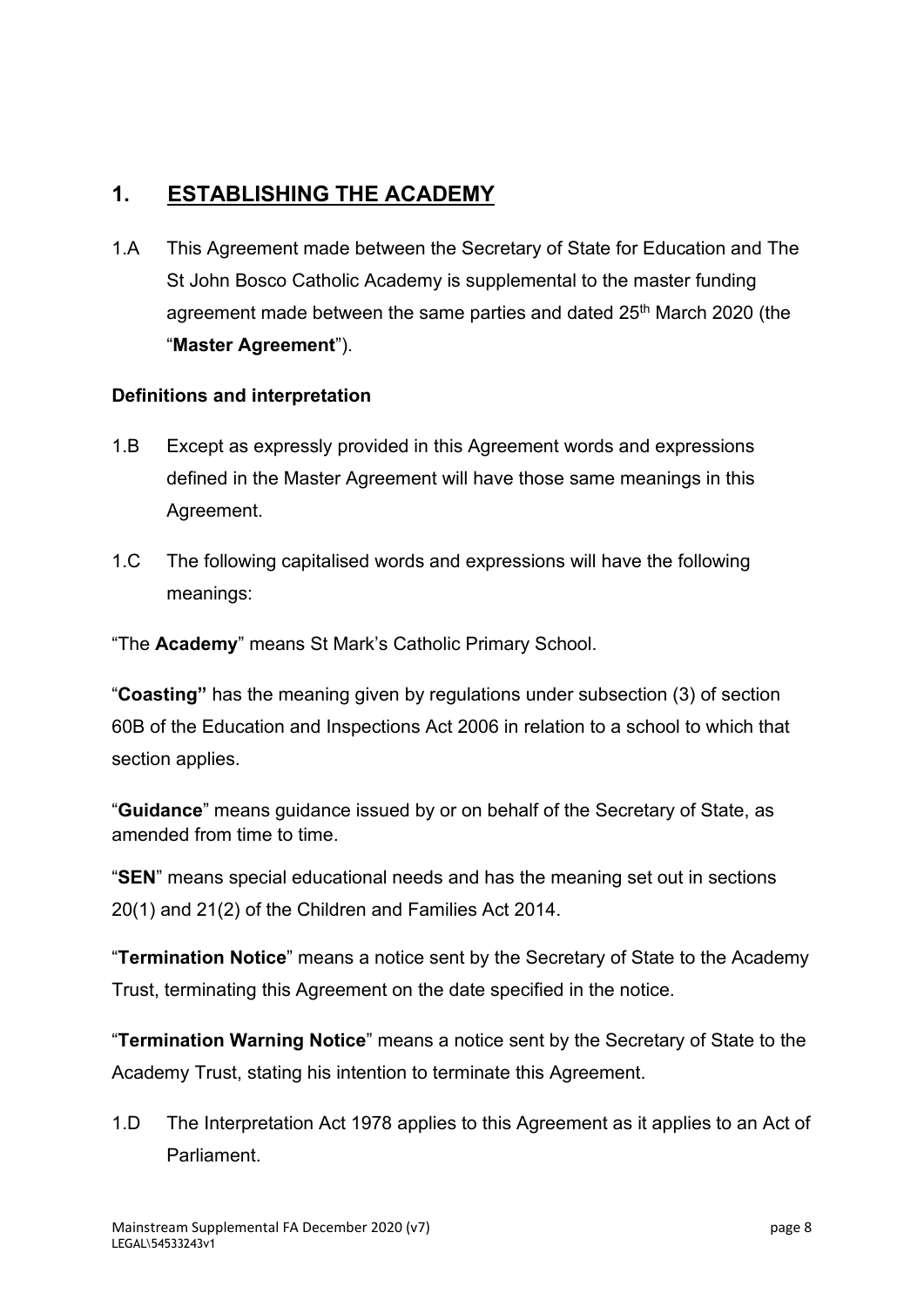1.E Reference in this Agreement to clauses and annexes will, unless otherwise stated, be to clauses and annexes to this Agreement.

#### <span id="page-8-0"></span>**The Academy**

- 1.F The Academy is a Mainstream Academy as defined in clause 1.4 of the Master Agreement.
- 1.G The Academy Trust will establish and maintain the Academy in accordance with the Master Agreement and this Agreement.
- 1.H The Academy Trust will open the Academy on  $1<sup>st</sup>$  June 2022.
- 1.I Not used.

# <span id="page-8-1"></span>**2. RUNNING OF THE ACADEMY**

#### <span id="page-8-2"></span>**Teachers and staff**

- 2.A Subject to clause 2.A.2 and Annex A of this Agreement and section 67 of the Children and Families Act 2014, the Academy Trust may, in accordance with any relevant Guidance, employ anyone it believes is suitably qualified or is otherwise eligible to plan and prepare lessons and courses for pupils, teach pupils, and assess and report on pupils' development, progress and attainment.
- 2.A.1 Not used.
- 2.A.2 The Academy Trust must designate a staff member at the Academy as responsible for promoting the educational achievement of registered pupils at the Academy who are being looked after by an LA, or are no longer looked after by an LA because of an adoption, special guardianship or child arrangements order, or because they have been adopted from 'state care' outside England and Wales, and in doing so must comply with the law, regulations and Guidance that apply to maintained schools. The Academy Trust must ensure the designated person undertakes appropriate training and has regard to any Guidance.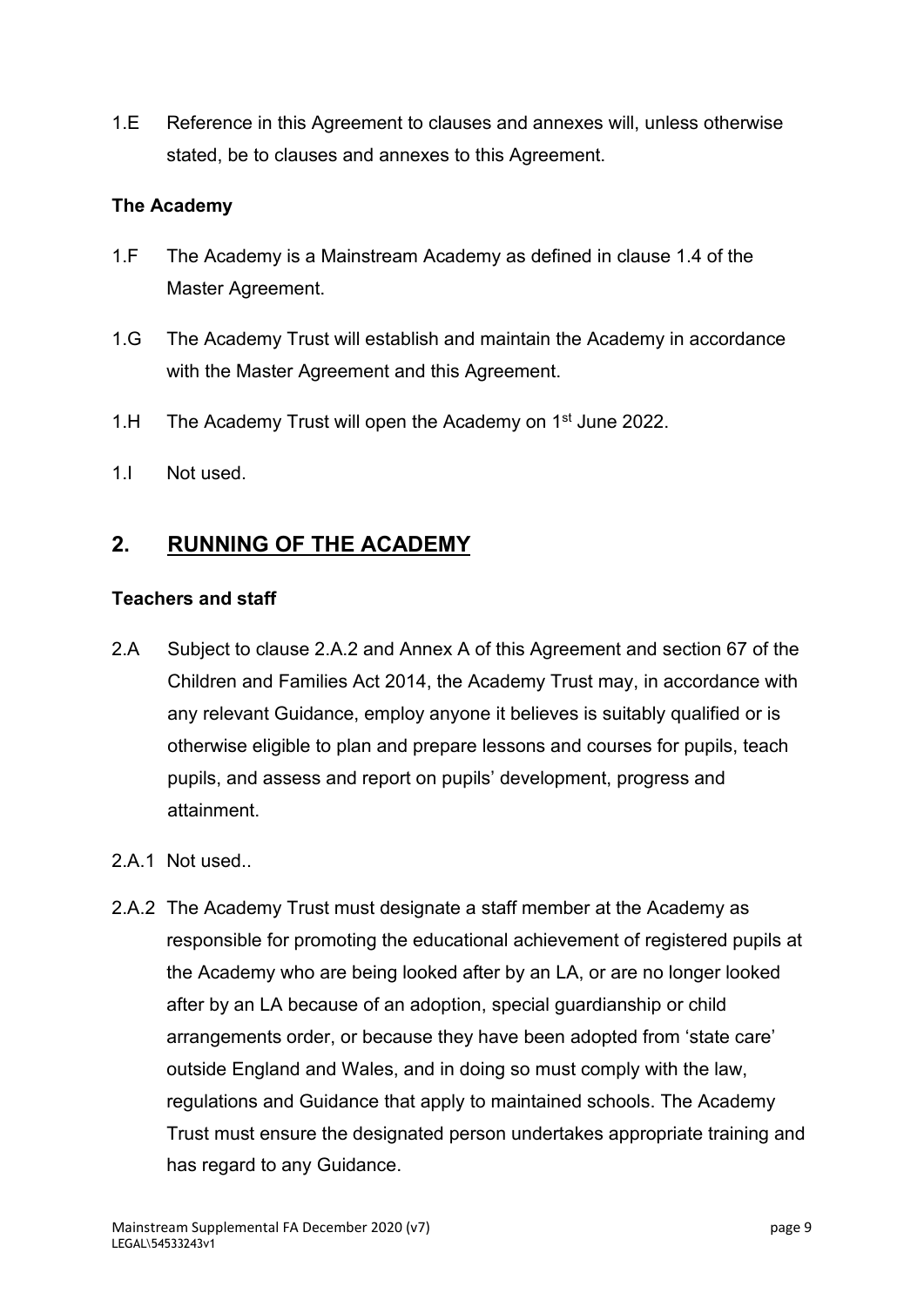#### <span id="page-9-0"></span>**Pupils**

- 2.B The planned capacity of the Academy is 210 and the age range 4-11. For the avoidance of doubt, notwithstanding that an individual applicant's age might be outside the specified age range of the Academy, the Academy is not prevented from considering an application made by the child's Parent(s) in order to comply with the relevant paragraph of the Schools Admissions Code ('Admission of children outside their normal age group'), to request that the child be admitted to the school outside of the child's normal age group. Where such a request is agreed, the child should be educated in an existing year group. The Academy will be an all ability inclusive mixed sex school.
- 2.C Not used.
- 2.D Not used.
- 2.E Not used.
- 2.E.1 Not used.

#### <span id="page-9-1"></span>**Admissions**

- 2.F Subject to clauses 2.L and 2.M the Academy Trust will act in accordance with, and will ensure that its Independent Appeal Panel is trained to act in accordance with, the School Admissions Code and School Admission Appeals Code published by the Department for Education (the "Codes") and all relevant admissions law as they apply to foundation and voluntary aided schools, and with equalities law. Reference in the Codes or legislation to "admission authorities" will be deemed to be references to the Academy Trust.
- 2.G Pupils on roll in a Predecessor School which was a maintained or independent school will transfer automatically to the Academy on opening. All children already offered a place at that Predecessor School must be admitted to the Academy.
- 2.H The Academy Trust must participate in the local Fair Access Protocol. The Academy Trust must participate in the coordinated admission arrangements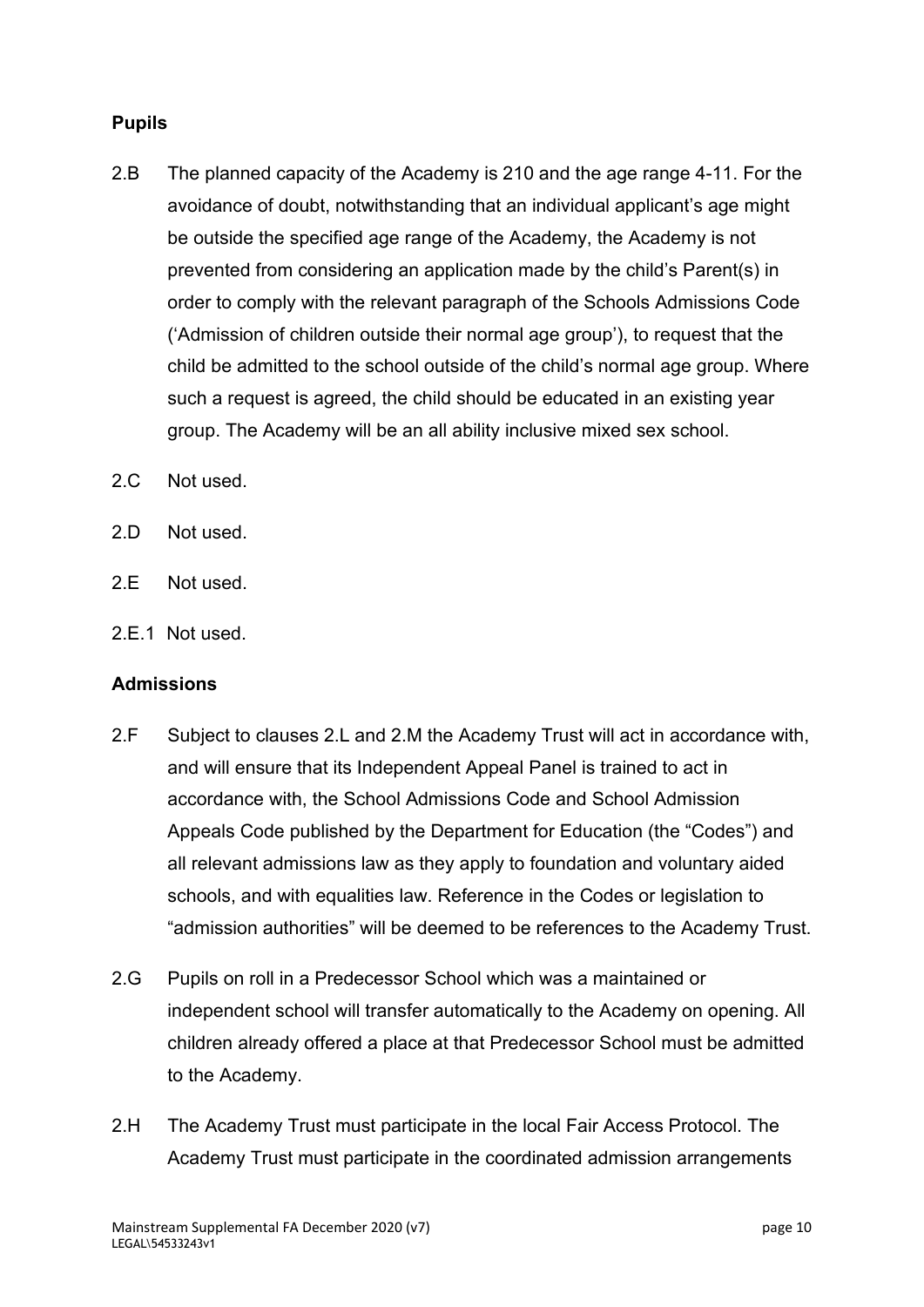operated by the LA in whose area the Academy is situated. If the Academy is a free school, the Academy Trust is not required to participate in coordination for its first intake of pupils.

- 2.I Not used.
- 2.J Not used.
- 2.K Not used.
- 2.L The Secretary of State may:
	- a) direct the Academy Trust to admit a named pupil to the Academy:
		- i. following an application from a LA including complying with a school attendance order as defined in section 437 of the Education Act 1996. Before doing so the Secretary of State will consult the Academy Trust; or
		- ii. where in relation to a specific child or children the Academy Trust has failed to act in accordance with the Codes or this Agreement or has otherwise acted unlawfully; or
	- b) direct the Academy Trust to amend its admission arrangements where they do not comply with the Codes or this Agreement, or are otherwise unlawful.
- 2.M The Academy is an Academy designated with a Roman Catholic religious character. The relevant religious authority is the Archbishop of Birmingham.
- 2.N Not used.
- 2.O Not used.
- 2.P The Academy Trust must make arrangements to ensure an independent appeals panel is established for the Academy and its clerk and members are trained to act in accordance with the Codes. The Academy Trust must ensure that parents and 'relevant children' (as described in the Codes) are informed of their right to appeal to an Independent Appeal Panel if they are dissatisfied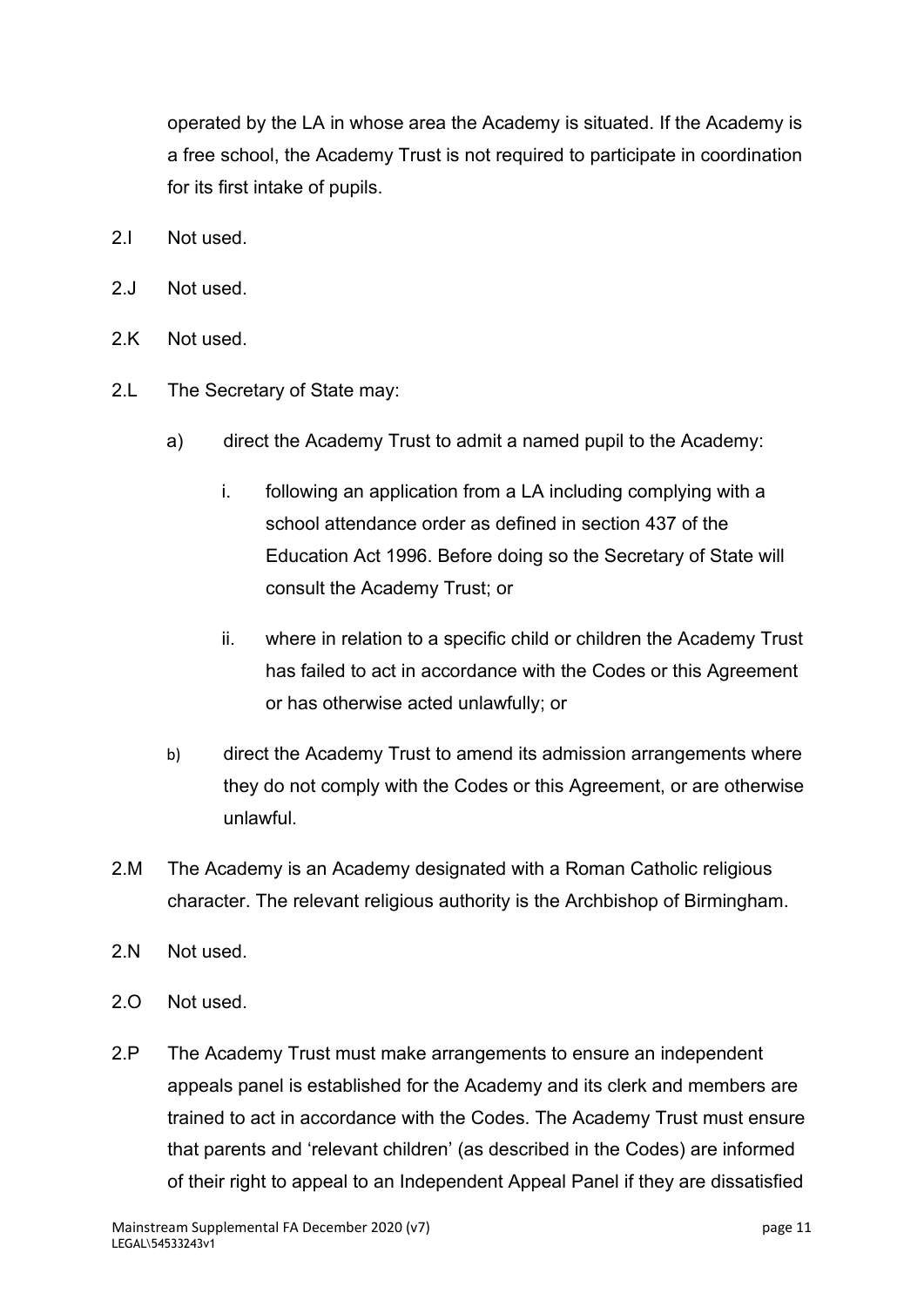with an admission decision of the Academy Trust. The arrangements for appeals must comply with the Codes as they apply to foundation and voluntary aided schools. The determination of the Independent Appeal Panel is binding on all parties.

- 2.P.1 The Academy Trust will treat any decision of an Independent Appeal Panel constituted further to arrangements made by the admission authority of a Predecessor School under section 94 of the School Standards and Framework Act 1998 as binding on the Academy Trust, as though the Academy Trust had made the decision subject to the appeal.
- 2.Q Subject to clause 2.R, the meaning of "**relevant area**" for the purposes of consultation requirements in relation to admission arrangements is that determined by the relevant LA for maintained schools in the area in accordance with the Education (Relevant Areas for Consultation on Admission Arrangements) Regulations 1999.
- 2.R If the Academy does not consider the relevant area determined by the LA for the maintained schools in the area to be appropriate, it must apply to the Secretary of State by 1 August before the academic year in question for a determination of the appropriate relevant area for the Academy, setting out the reasons for this view. The Secretary of State will consult the Academy Trust and the LA in whose area the Academy is situated in reaching a decision.
- 2.S The Office of the Schools Adjudicator ("OSA") will consider objections to the Academy's admission arrangements (except objections against any agreed derogations from the provisions of the Codes specified in this Agreement, over which it has no jurisdiction). The Academy Trust must therefore make it clear, when determining the Academy's admission arrangements, that objections should be submitted to the OSA. The OSA's determination of an objection is binding on the Academy and the Academy Trust must make appropriate changes to its admission arrangements to give effect to the Adjudicator's decision within two months of the decision (or by 28 February following the decision, whichever is sooner), unless an alternative timescale is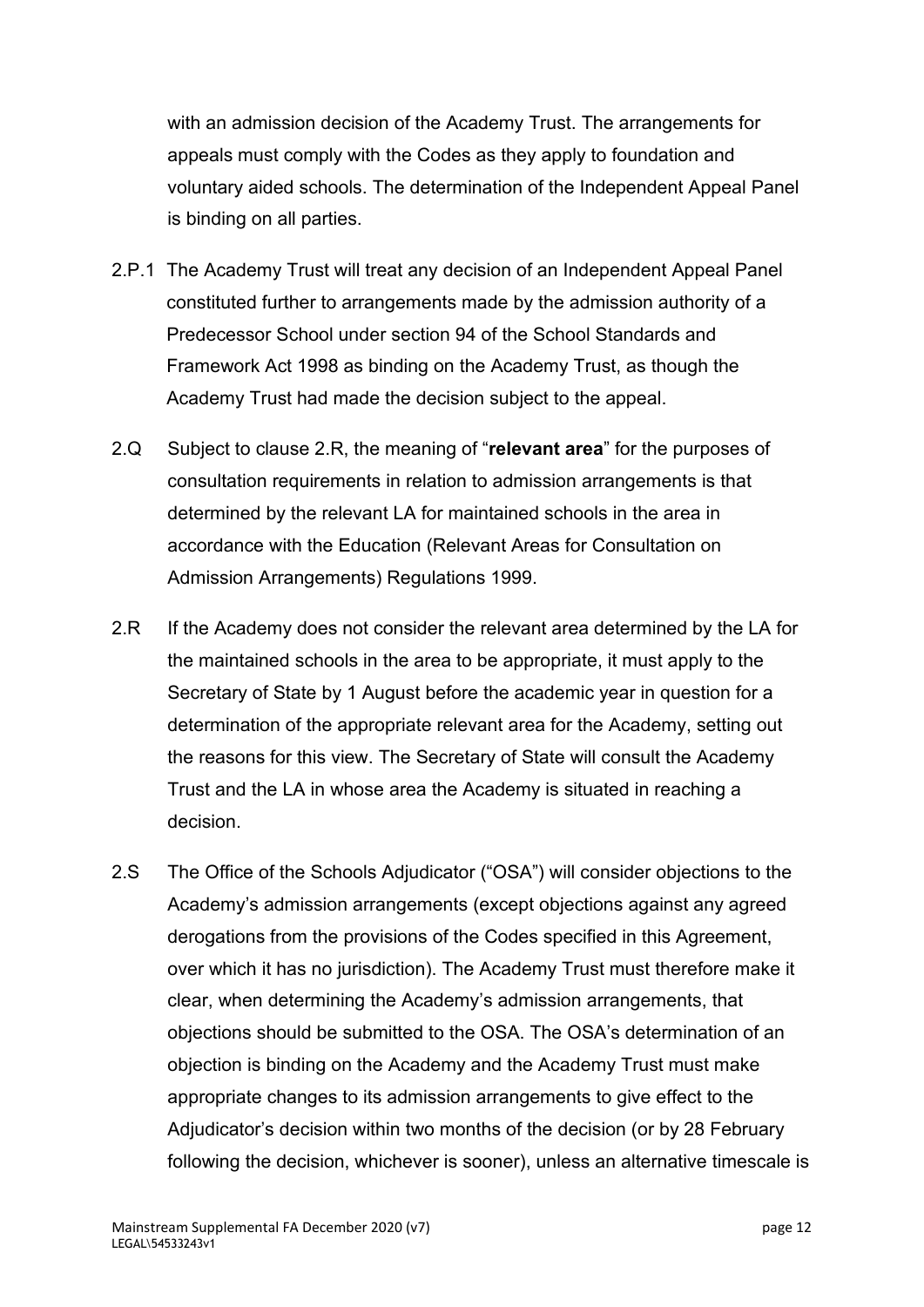specified by the Adjudicator.

2.T Not used.

#### **Curriculum**

- 2.U The Academy Trust must provide for the teaching of religious education and a daily act of collective worship at the Academy.
- 2.V The Academy Trust must comply with section 71(1)-(6) and (8) of the School Standards and Framework Act 1998 as if the Academy were a community, foundation or voluntary school, and as if references to "religious education" and "religious worship" in that section were references to the religious education and religious worship provided by the Academy in accordance with clause 2.W*.*
- 2.W Subject to clause 2.V, **where the Academy is designated with a religious character** (in accordance with section 124B of the School Standards and Framework Act 1998 or further to section 6(8) of the Academies Act 2010):
	- a) provision must be made for religious education to be given to all pupils at the Academy in accordance with the tenets of the Academy's specified religion or religious denomination. This is subject to paragraph 4 of Schedule 19 to the School Standards and Framework Act 1998, which applies as if the Academy were a voluntary aided school with a religious character;
	- b) the Academy Trust must comply with section 70(1) of, and Schedule 20 to, the School Standards and Framework Act 1998 as if the Academy were a foundation school with a religious character or a voluntary school, and as if references to "the required collective worship" were references to collective worship in accordance with the tenets and practices of the Academy's specified religion or religious denomination;
	- c) the Academy Trust must ensure that the quality of religious education given to pupils at the Academy and the contents of the Academy's collective worship given in accordance with the tenets and practices of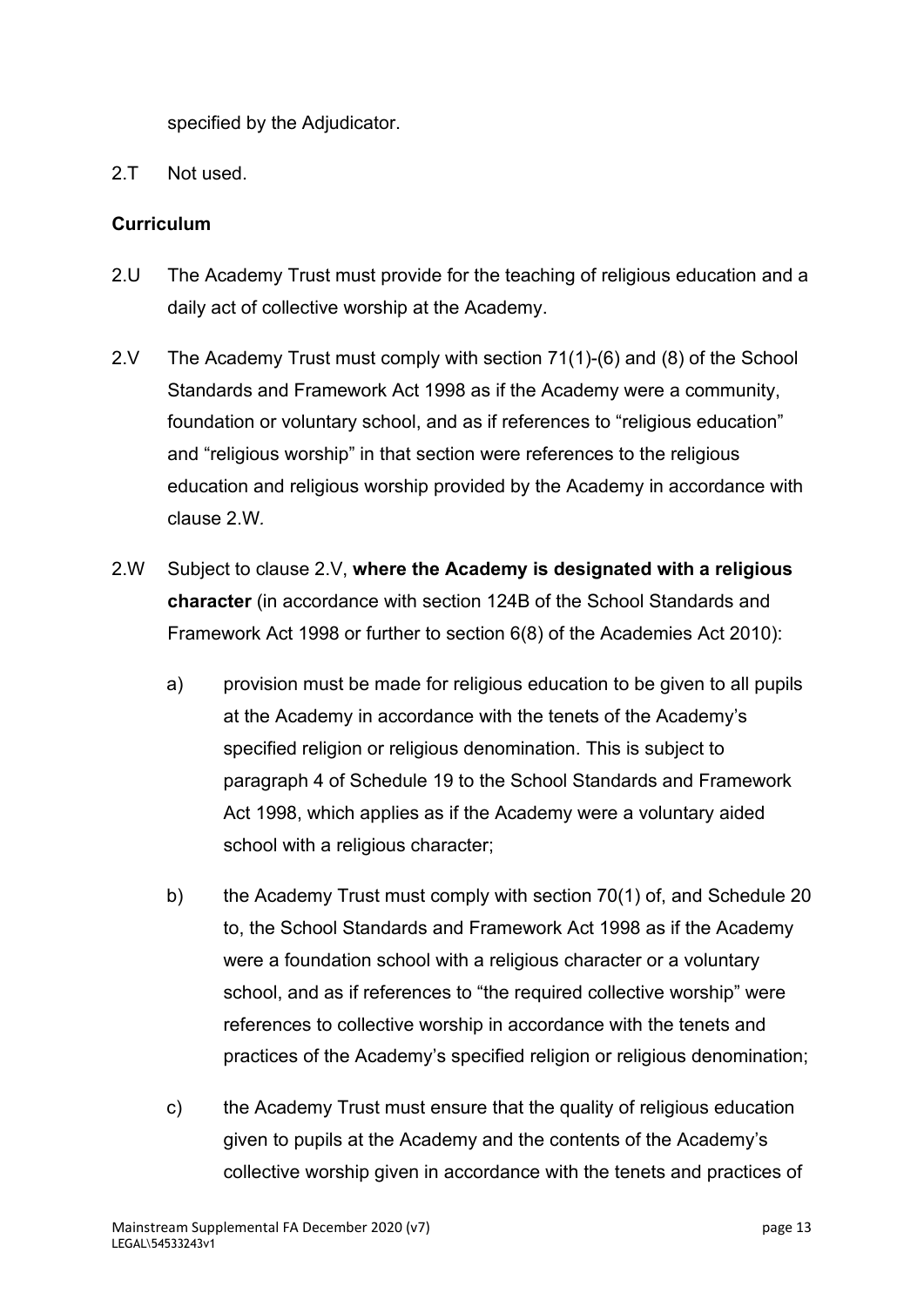its specific religion or religious denomination are inspected. The inspection must be conducted by a person chosen by the Academy Trust, and the Academy Trust must ensure that the inspection complies with the statutory provisions and regulations which would apply if the Academy were a foundation or voluntary school designated as having a religious character.

- 2.X Not used.
- 2.Y Not used.
- 2.Z The Academy Trust must comply with paragraph 2A of the Schedule to The Education (Independent School Standards) Regulations 2014 in relation to the provision of Relationships Education, Relationships and Sex Education and Health Education.
- 2.AA The Academy Trust must prevent political indoctrination, and secure the balanced treatment of political issues, in line with the requirements for maintained schools set out in the Education Act 1996, and have regard to any Guidance.

# <span id="page-13-0"></span>**3. GRANT FUNDING**

#### <span id="page-13-1"></span>**Calculation of GAG**

3A-3D. Not used.

- 3.E The Secretary of State will calculate GAG based on the pupil count at the Academy. In order to calculate GAG for the Academy Financial Year in which the Academy opens, the pupil count will be determined on the same basis as that used by the relevant LA for determining the budget of the maintained Predecessor School.
- 3.F For Academy Financial Years after that referred to in clause 3.E, the basis of the pupil count for determining GAG will be:
	- a) for pupils in Year 11 and below, the Schools Census which is used to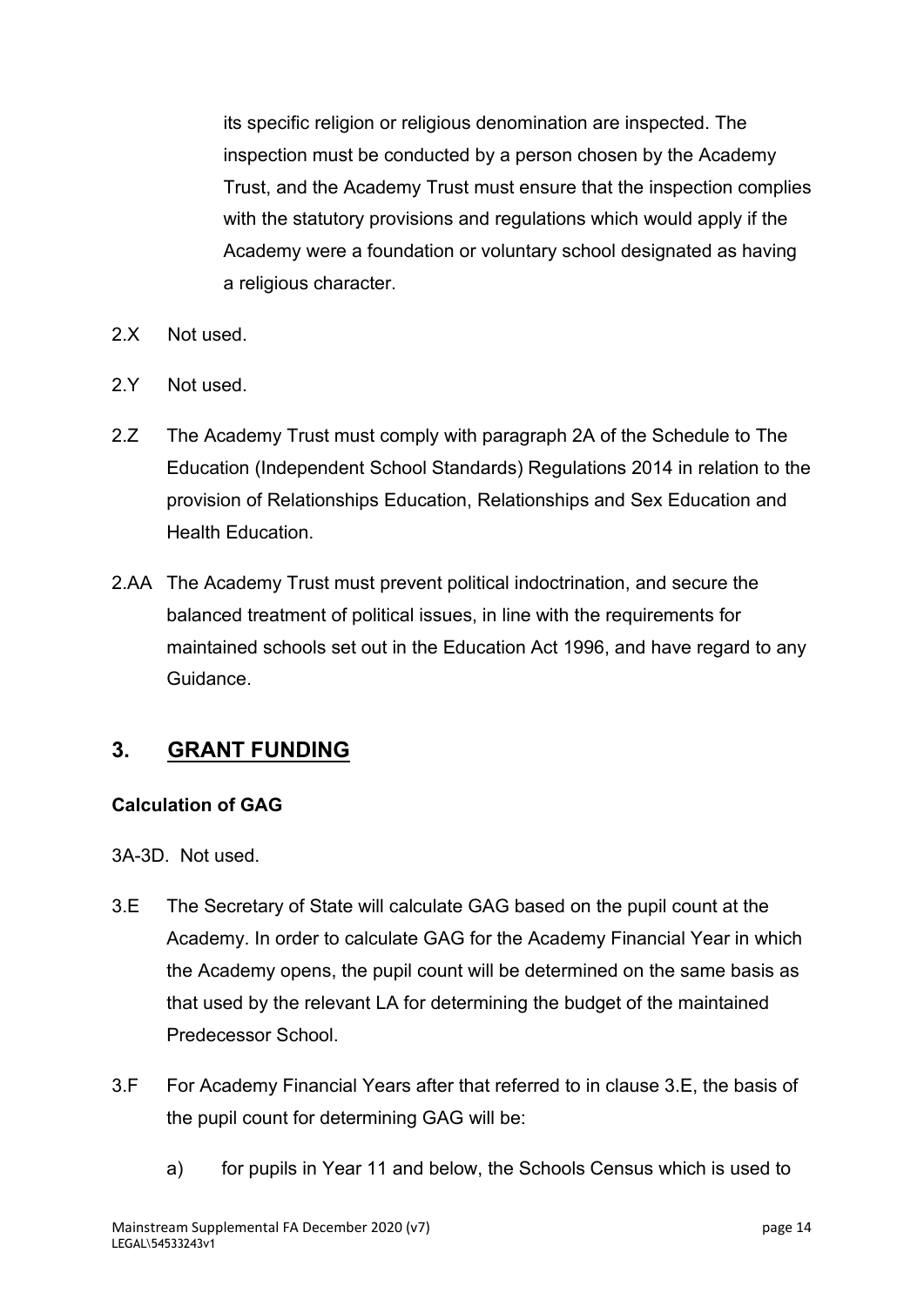fund maintained schools for the financial year overlapping with the Academy Financial Year in question; and

- b) for pupils in Year 12 and above, the formula which is in use at the time for maintained schools.
- 3.G The Secretary of State may, at his discretion, adjust the basis of the pupil count to take account of any diseconomies of scale which may affect the Academy if it is operating below the planned capacity in clause 2.B. If such an adjustment is made in any Academy Financial Year, this will not change the basis of the pupil count for calculating the following Academy Financial Year's GAG. If the Secretary of State has indicated that additional grant may be payable in such circumstances, the Academy Trust will bid for this additional grant based on need and providing appropriate supporting evidence. The Secretary of State may accept or refuse the bid at his discretion.
- 3.H Not used.
- 3.I The Secretary of State recognises that if a Termination Notice or a Termination Warning Notice is served, or the Master Agreement is otherwise terminated, the intake of new pupils during the notice period may decline and therefore payments based on the number of pupils attending the Academy may be insufficient to meet the Academy's needs. In these circumstances the Secretary of State may pay a larger GAG in the notice period, to enable the Academy to operate effectively.
- 3.I.1. Not used.

#### <span id="page-14-0"></span>**Other relevant funding**

- 3.J Not used.
- 3.K The Secretary of State may pay the Academy Trust's costs in connection with the transfer of employees from a Predecessor School under the Transfer of Undertakings (Protection of Employment) Regulations 2006. Such payment will be agreed on a case-by-case basis. The Academy Trust must not budget for such a payment unless the Secretary of State confirms in writing that it will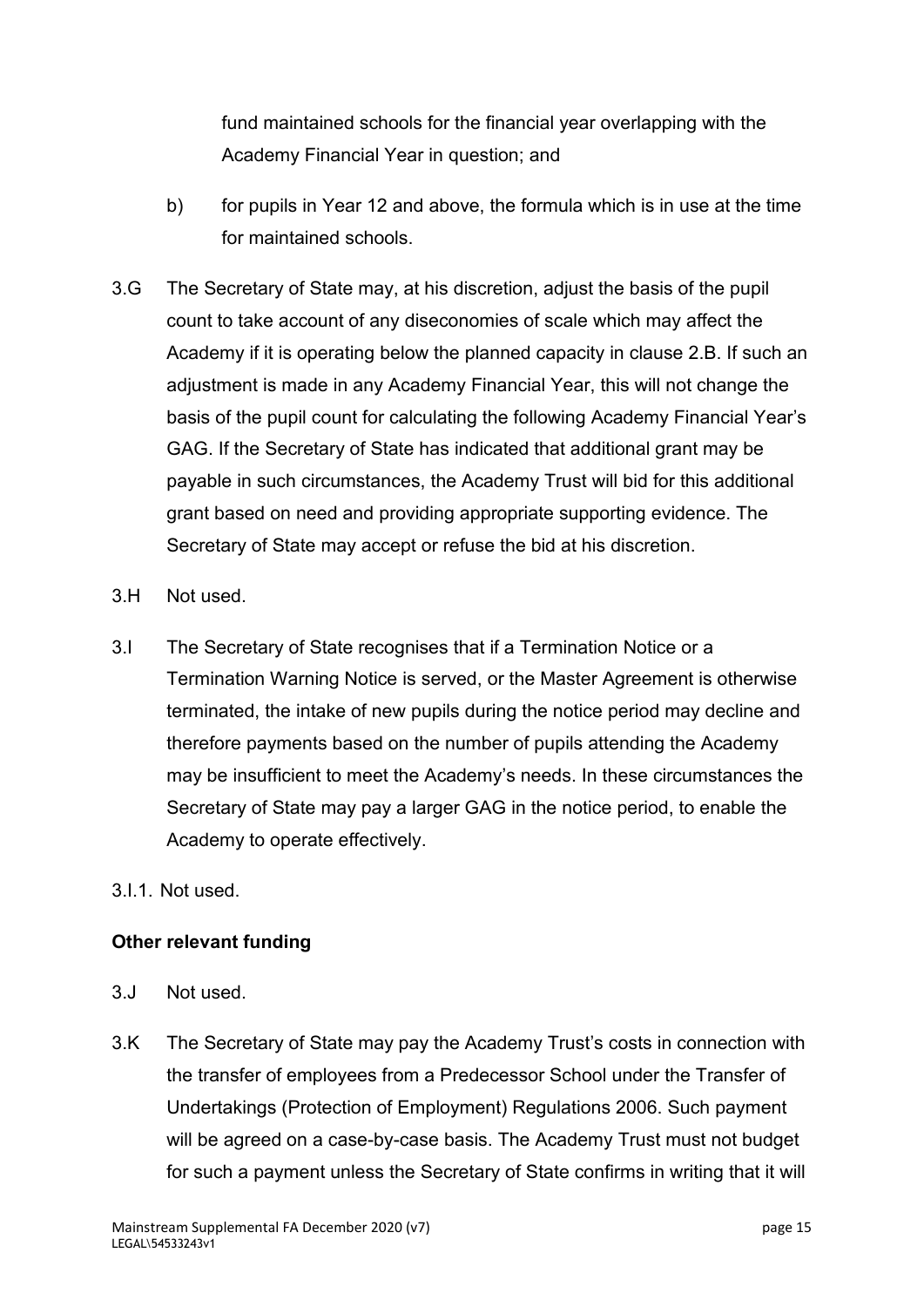be paid.

#### **Carrying forward of funds**

3.L Any additional grant made in accordance with clause 3.I, for a period after the Secretary of State has served a Termination Notice or a Termination Warning Notice under this Agreement, or otherwise terminates the Master Agreement, may be carried forward without limitation or deduction until the circumstances set out in clause 3.I cease to apply or the Academy closes.

# <span id="page-15-0"></span>**4. LAND**

4.A The parties rights and obligations in respect of the Land are set out in the Church Supplemental Agreement dated and made between (1) the Secretary of State; (2) the Academy Trust; (3) Birmingham Roman Catholic Diocesan Trustees Registered as trustees of Birmingham Diocesan Trust; and (4) the Archbishop of Birmingham. For the purposes of this clause, the Land has the meaning given in the Church Supplemental Agreement. 25th May 2022

# <span id="page-15-1"></span>**5. TERMINATION**

#### <span id="page-15-2"></span>**Termination by either party**

5.A Either party may give at least seven Academy Financial Years' notice to terminate this Agreement. Such termination would take effect on 31 August of the relevant year.

#### <span id="page-15-3"></span>**Termination Warning Notice**

- 5.B The Secretary of State may serve a Termination Warning Notice where he considers that:
	- a) the Academy Trust has breached the provisions of this Agreement or the Master Agreement; or
	- b) the standards of performance of pupils at the Academy are unacceptably low; or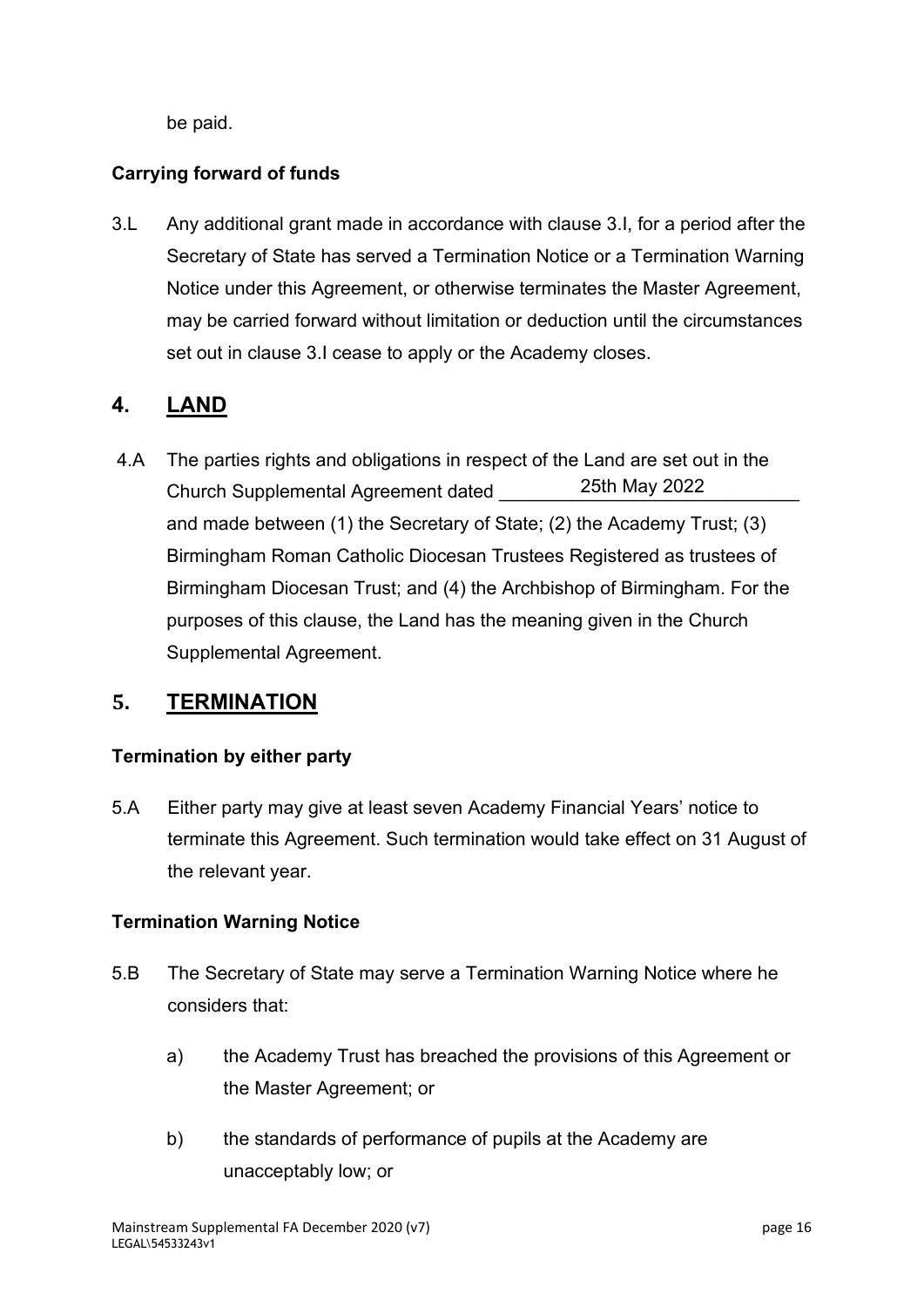- c) there has been a serious breakdown in the way the Academy is managed or governed; or
- d) the safety of pupils or staff is threatened, including due to breakdown of discipline; or
- e) the Academy is Coasting provided he has notified the Academy Trust that it is Coasting.
- 5.C A Termination Warning Notice served under clause 5.B will specify:
	- a) the action the Academy Trust must take;
	- b) the date by which the action must be completed; and
	- c) the date by which the Academy Trust must make any representations, or confirm that it agrees to undertake the specified action.
- 5.D The Secretary of State will consider any representations from the Academy Trust which he receives by the date specified in the Termination Warning Notice. The Secretary of State may amend the Termination Warning Notice to specify further action which the Academy Trust must take, and the date by which it must be completed.
- 5.E If the Secretary of State considers that the Academy Trust has not responded to the Termination Warning Notice as specified under clause 5.C(c), or has not completed the action required in the Termination Warning Notice as specified under clauses 5.C(a) and (b) (and any further action specified under clause 5.D) he may serve a Termination Notice.

#### <span id="page-16-0"></span>**Termination by the Secretary of State after inspection**

- 5.F If the Chief Inspector gives notice to the Academy Trust that:
	- a) special measures are required to be taken in relation to the Academy; or
	- b) the Academy requires significant improvement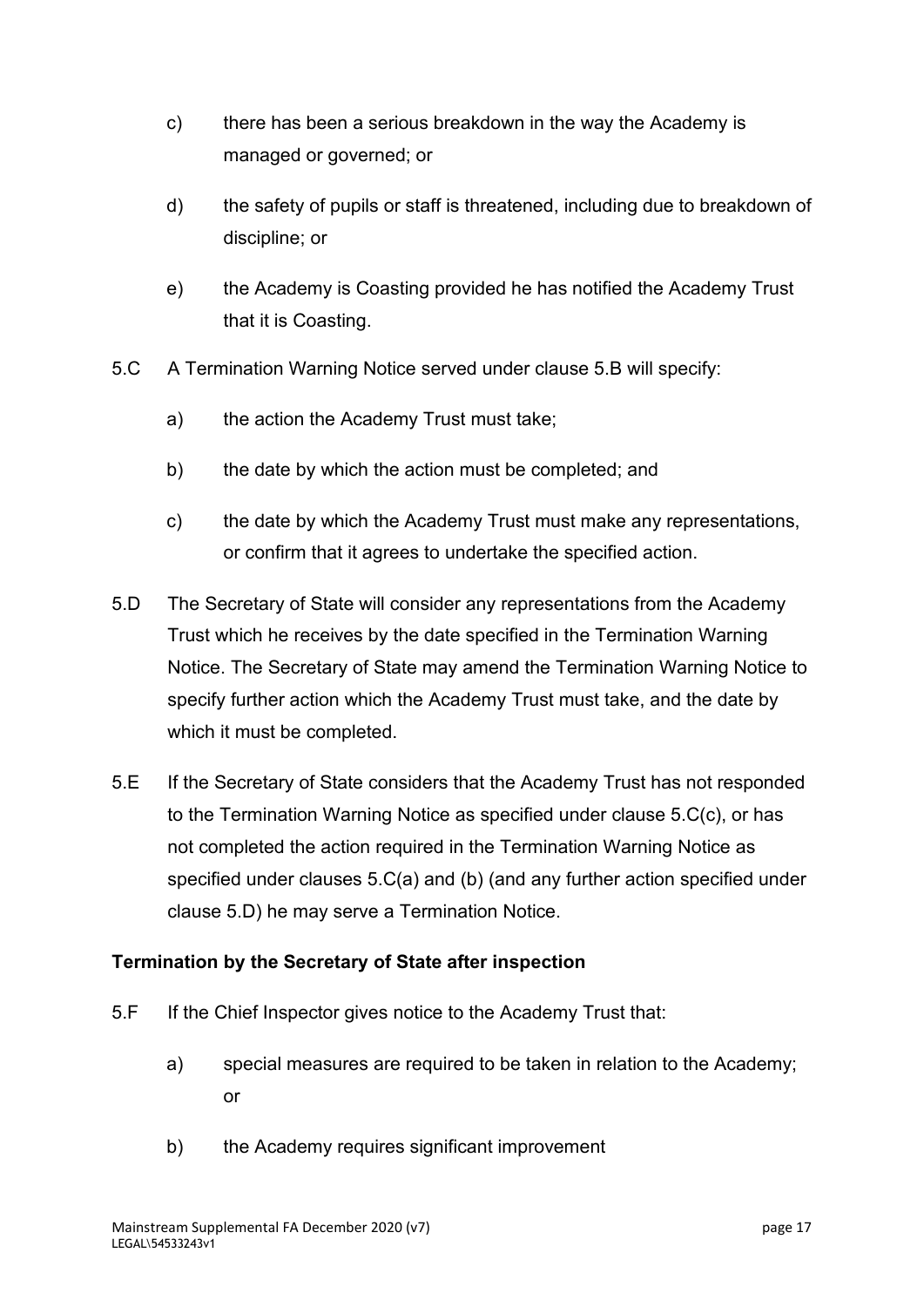the Secretary of State may serve a Termination Warning Notice, specifying the date by which the Academy Trust must make any representations.

- 5.G In deciding whether to give notice of his intention to terminate under clause 5.F, the Secretary of State will have due regard to the overall performance of the Academy Trust.
- 5.G.1 Not used.
- 5.H If the Secretary of State has served a Termination Warning Notice under clause 5.F and:
	- a) has not received any representations from the Academy Trust by the date specified in the notice; or
	- b) having considered the representations made by the Academy Trust remains satisfied that this Agreement should be terminated;

he may serve a Termination Notice.

5.I Not used.

#### <span id="page-17-0"></span>**Termination by the Secretary of State**

- 5.J If the Secretary of State has determined that the Academy will be removed from the Register of Independent Schools and no appeal against that determination is pending, he may serve a Termination Notice.
- 5.K Not used.
- 5.L Not used.
- 5.M Not used.
- 5.N Not used.
- 5.O Not used.

#### <span id="page-17-1"></span>**Funding and admission during notice period**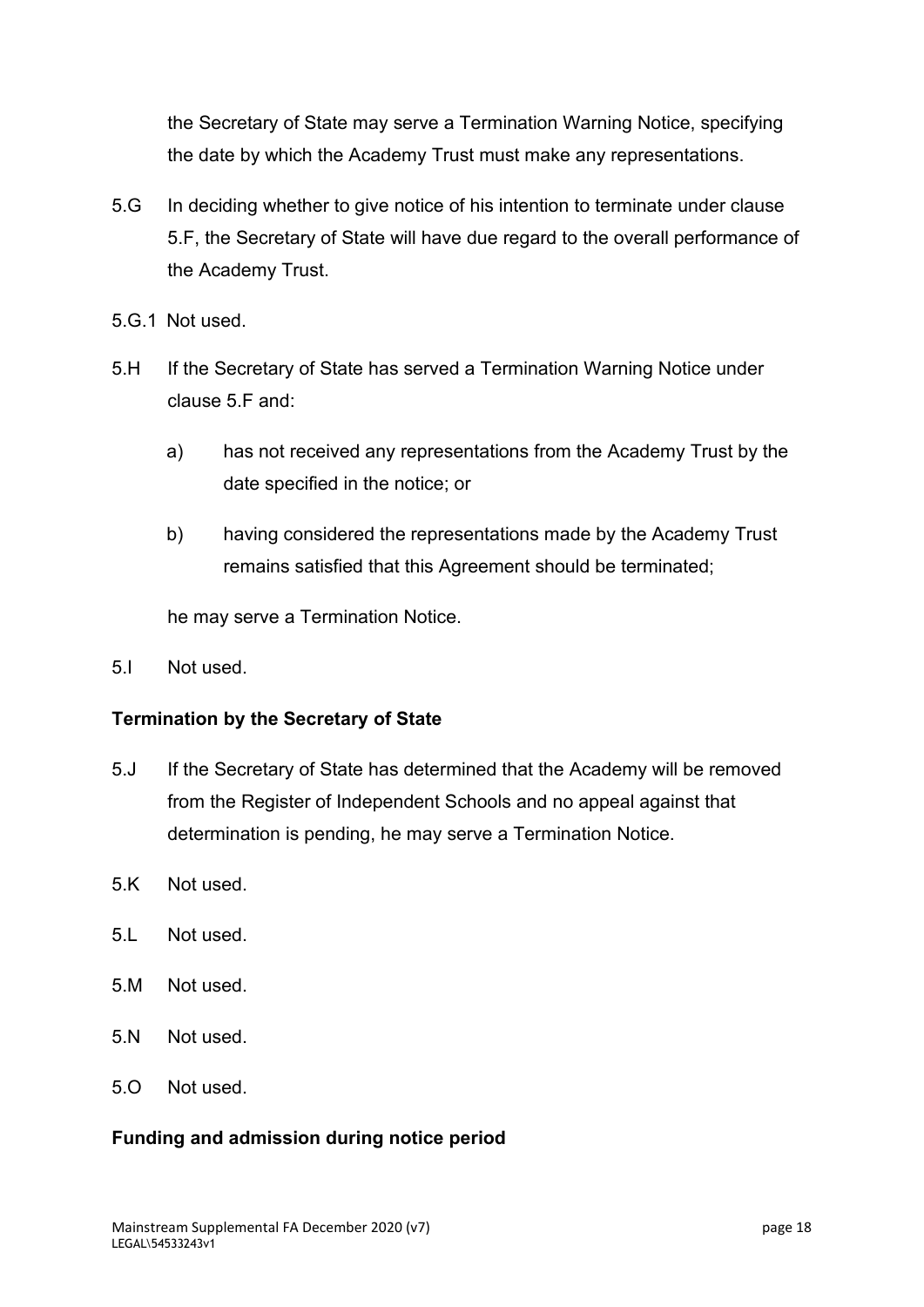- 5.P If the Secretary of State serves a Termination Notice under clause 5.A, the Academy Trust may continue during the notice period to admit pupils to the Academy, and to receive GAG and EAG, in accordance with this Agreement.
- 5.Q If the Secretary of State serves a Termination Warning Notice or a Termination Notice otherwise than under clause 5.A, the Academy Trust may continue during the notice period to admit pupils to the Academy (unless the Secretary of State specifies otherwise), and to receive GAG and EAG, in accordance with this Agreement.

#### <span id="page-18-0"></span>**Notice of intention to terminate by Academy Trust**

- 5.R The Secretary of State will, before the start of each Academy Financial Year, provide the Academy Trust with a final funding allocation indicating the level of GAG and EAG to be provided in the next Academy Financial Year (the **"Funding Allocation").**
- 5.S If the Academy Trust is of the opinion that, after receipt of the Funding Allocation for the next Academy Financial Year (the "**Critical Year**") and after taking into account all other resources likely to be available to the Academy, including other funds that are likely to be available to the Academy from other academies operated by the Academy Trust ("**All Other Resources**"), it is likely that the cost of running the Academy during the Critical Year would cause the Academy Trust to become insolvent (and for this reason only) then the Academy Trust may give written notice of its intention to terminate this Agreement on 31 August before the Critical Year.
- 5.T Any notice given by the Academy Trust under clause 5.S must be provided to the Secretary of State within six weeks of the Secretary of State issuing the Funding Allocation. The notice given by the Academy Trust under clause 5.S must specify:
	- a) the grounds upon which the Academy Trust's opinion is based, including:
		- i. evidence of those grounds;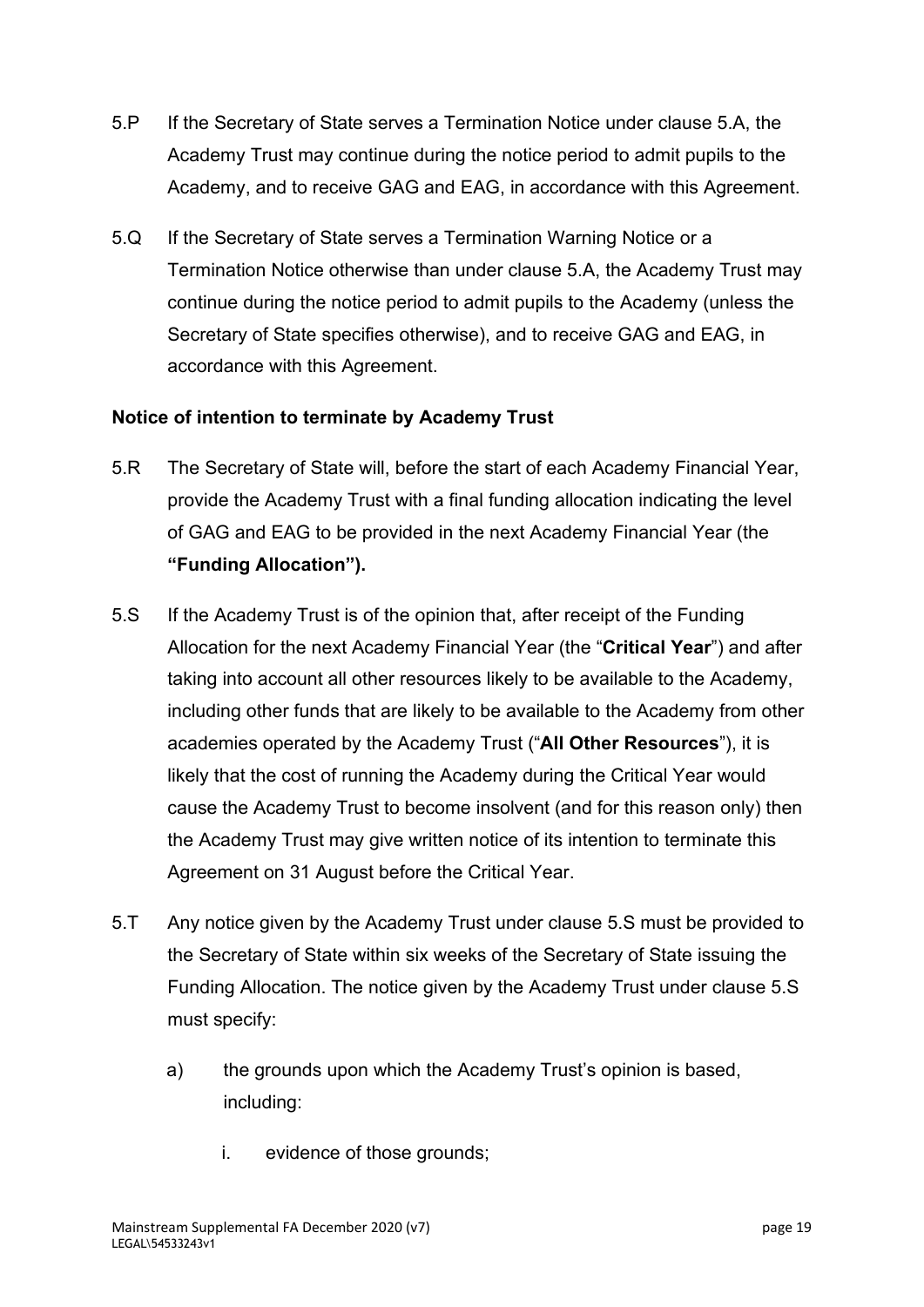- ii. any professional accounting advice the Academy Trust has received;
- iii. a detailed statement of steps which the Academy Trust proposes to take to ensure that the running costs of the Academy are reduced such that costs are less than the Funding Allocation and All Other Resources, and the period of time within which such steps will be taken; and
- b) the shortfall in the Critical Year between the Funding Allocation and All Other Resources expected to be available to the Academy Trust to run the Academy and the projected expenditure on the Academy; and
- c) a detailed budget of income and expenditure for the Academy during the Critical Year (the "**Projected Budget**").
- 5.U Both parties will use their best endeavours to agree whether or not the cost of running the Academy during the Critical Year would cause the Academy Trust to become insolvent. Both parties recognise that they will need to engage in a constructive dialogue at the time about how best to provide education for the pupils at the Academy and use their best endeavours to agree a practical solution to the problem.
- 5.V If no agreement is reached by 30 April (or another date if agreed between the parties) as to whether the cost of running the Academy during the Critical Year would cause the Academy Trust to become insolvent, then that question will be referred to an independent expert (the "**Expert**") for resolution. The Expert's determination will be final and binding on both parties. The Expert will be requested to specify in his determination the amount of the shortfall in funding (the "**Shortfall**").
- 5.W The Expert will be an insolvency practitioner with significant professional experience of educational institutions or academies. If the parties fail to agree upon the appointment of the Expert then the Expert will be appointed by the President of the Institute of Chartered Accountants in England and Wales. The Expert's fees will be borne equally between the parties.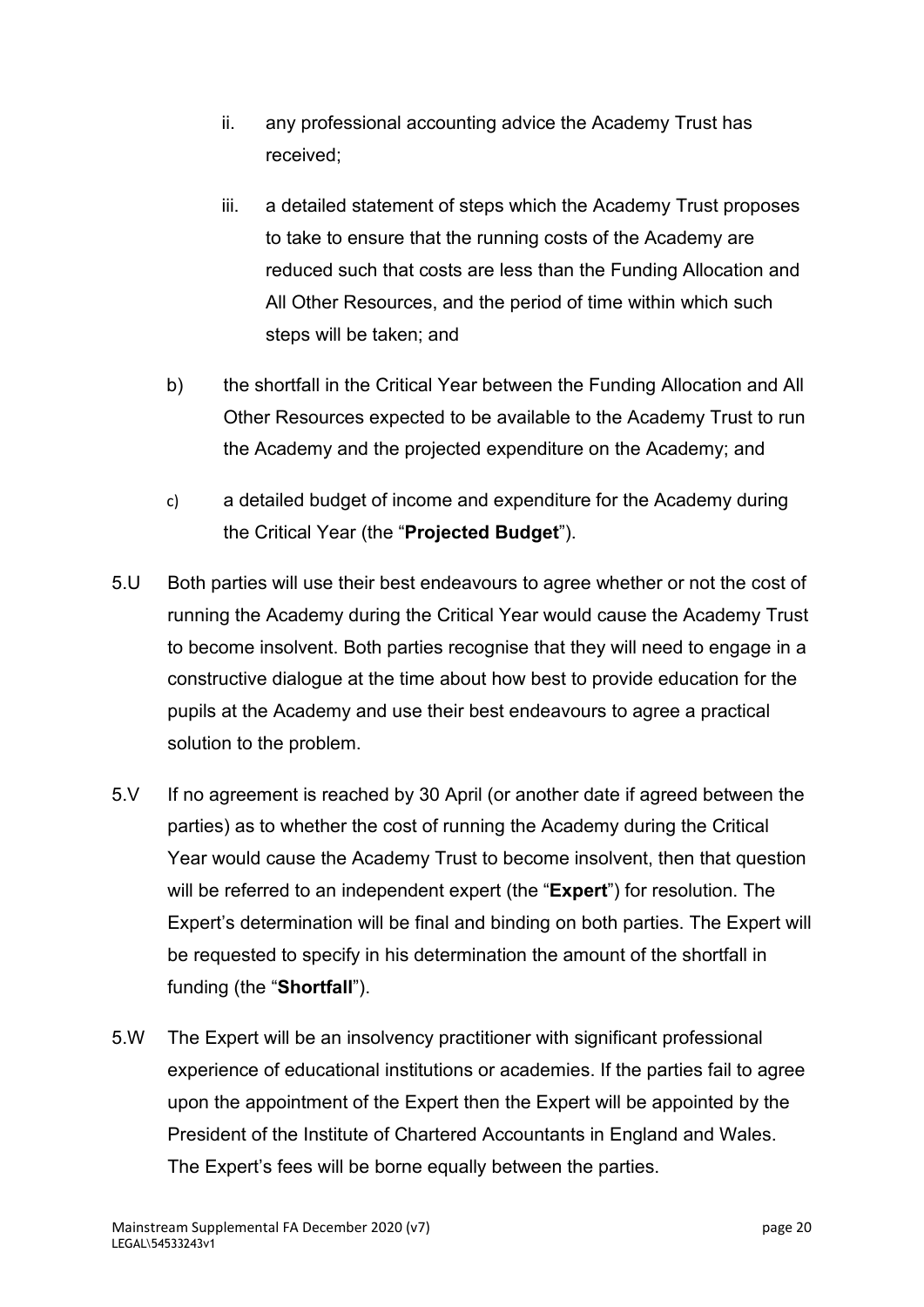- 5.X The Expert will be required in reaching his determination to take account of advice from an educational specialist who is professionally familiar with the issues arising from the budget management of schools. If the parties fail to agree upon the appointment of the educational specialist then the educational specialist will be appointed by the Chairman of the Specialist Schools and Academies Trust (or any successor or equivalent body). The educational specialist's fees will be borne equally between the parties.
- 5.Y If the Expert determines that the cost of running the Academy during the Critical Year would cause the Academy Trust to become insolvent, and the Secretary of State will not have agreed to provide sufficient additional funding to cover the Shortfall, then the Academy Trust will be entitled to terminate this Agreement, by notice expiring on 31 August before the Critical Year. Any such notice will be given within 21 days after (a) the Expert's determination will have been given to the parties or (b), if later, the Secretary of State will have given written notice of his refusal to provide sufficient additional funding for the Academy to cover the Shortfall.

#### <span id="page-20-0"></span>**Effect of termination**

- 5.Z If this Agreement is terminated, the Academy will cease to be an Academy within the meaning of sections 1 and 1A of the Academies Act 2010.
- 5.AA Subject to clauses 5.BB and 5.CC, if the Secretary of State terminates this Agreement under clause 5.A, he will indemnify the Academy Trust. If the Secretary of State terminates this Agreement otherwise than under clause 5.A, he may at his discretion indemnify or compensate the Academy Trust.
- 5.BB The amount of any such indemnity or compensation will be determined by the Secretary of State, having regard to representations made to him by the Academy Trust, and will be paid as and when the Secretary of State considers appropriate.
- 5.CC The categories of expenditure incurred by the Academy Trust in consequence of termination, for which the Secretary of State may indemnify the Academy Trust under clauses 5.AA, may include: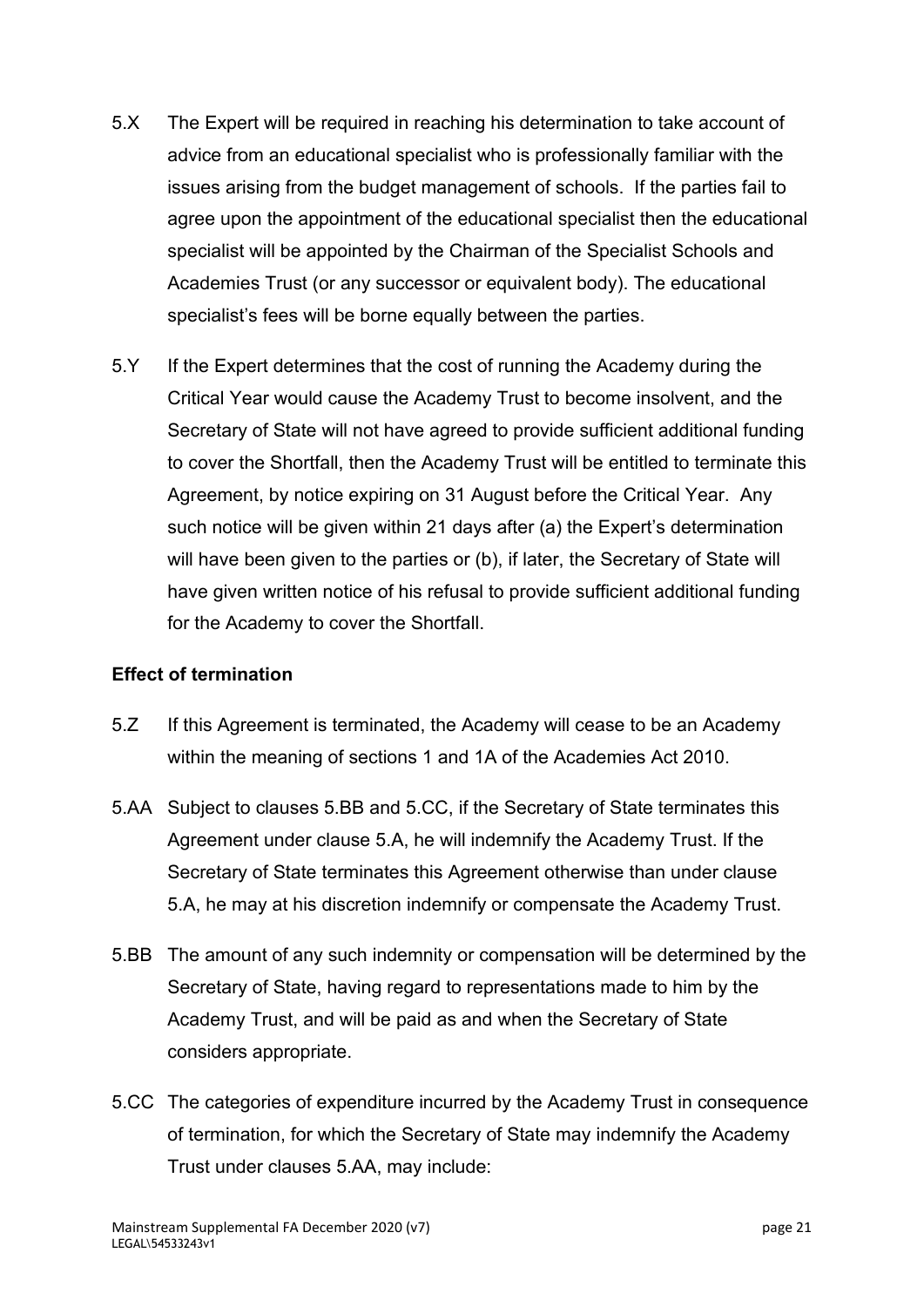- a) staff compensation and redundancy payments;
- b) compensation payments in respect of broken contracts;
- c) expenses of disposing of assets or adapting them for other purposes;
- d) legal and other professional fees; and
- e) dissolution expenses.
- 5.DD If this Agreement is terminated, and the Academy Trust owns capital assets which have been partly or wholly funded by HM Government, the Academy Trust must, as soon as possible after the termination date:
	- a) transfer a proportion of those capital assets, equal to the proportion of the original financial contribution made by HM Government, to a nominee of the Secretary of State to use for educational purposes; or
	- b) if the Secretary of State directs that a transfer under clause 5.DD(a) is not required, pay to the Secretary of State at the termination date (or, by agreement with the Secretary of State, at the date of their subsequent disposal) a sum equivalent to the proportion of the original financial contribution made by HM Government.
- 5.EE The Secretary of State may:
	- a) waive all or part of the repayment due under sub-clause 5.DD(b) if the Academy Trust obtains his permission to invest the sale proceeds for its charitable purposes; or
	- b) direct the Academy Trust to pay all or part of the sale proceeds to the relevant LA.

### <span id="page-21-0"></span>**6. OTHER CONTRACTUAL ARRANGEMENTS**

#### <span id="page-21-1"></span>**Annexes**

6.A Any annexes to this Agreement form part of and are incorporated into this Agreement.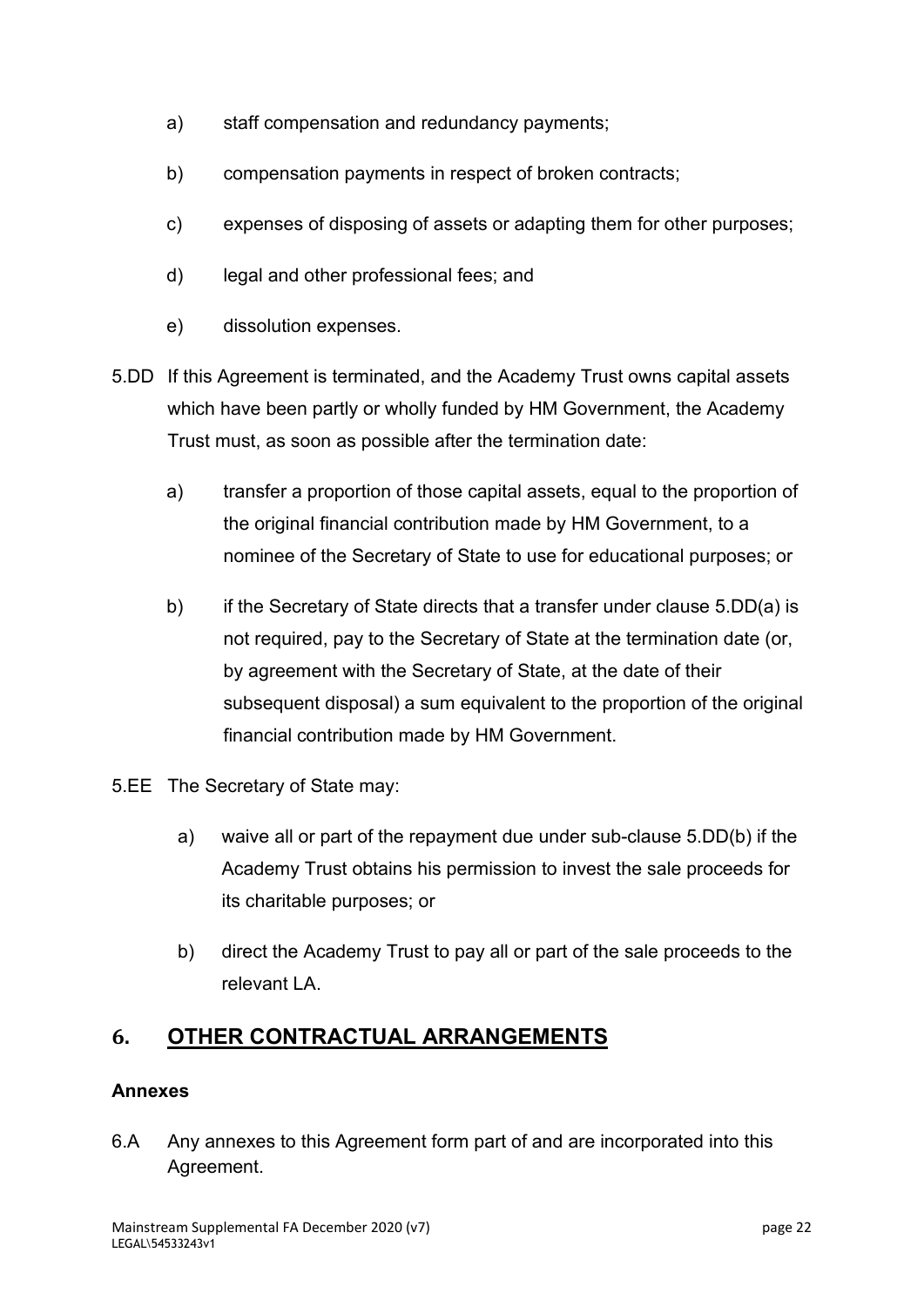#### <span id="page-22-0"></span>**The Master Agreement**

6.B Except as expressly provided in this Agreement, all provisions of the Master Agreement have full force and effect.

#### <span id="page-22-1"></span>**General**

- 6.C The Academy Trust cannot assign this Agreement.
- 6.D Failure to exercise, or a delay in exercising, any right or remedy of the Secretary of State under this Agreement (including the right to terminate this Agreement), or a single or partial exercise of such a right or remedy, is not a waiver of, and does not prevent or restrict any initial or further exercise of, that or any other right or remedy.
- 6.E Termination of this Agreement will not affect the accrued rights, remedies, obligations or liabilities of the parties existing at termination.
- 6.F This Agreement may be executed in any number of counterparts, each of which when executed and delivered shall constitute a duplicate original, but all of which will together constitute the same agreement.
- 6.G This Agreement and any dispute or claim arising out of or in connection with it or its subject matter or formation (including non-contractual disputes or claims) shall be governed by and construed in accordance with the law of England and Wales, and submitted to the exclusive jurisdiction of the courts of England and Wales.
- 6.H The Secretary of State agrees that this Agreement shall be interpreted in a way which is compatible with the provisions of clauses 20-20F and 23A-G (if used) of the Church Supplemental Agreement dated

25th May 2022 and made between (1) the Secretary of State; (2) the Academy Trust; (3) Birmingham Roman Catholic Diocesan Trustees Registered as trustee of Birmingham Diocesan Trust; and (4) the Archbishop of Birmingham.

#### <span id="page-22-2"></span>**Information Sharing with Local Authorities – Statutory Responsibilities**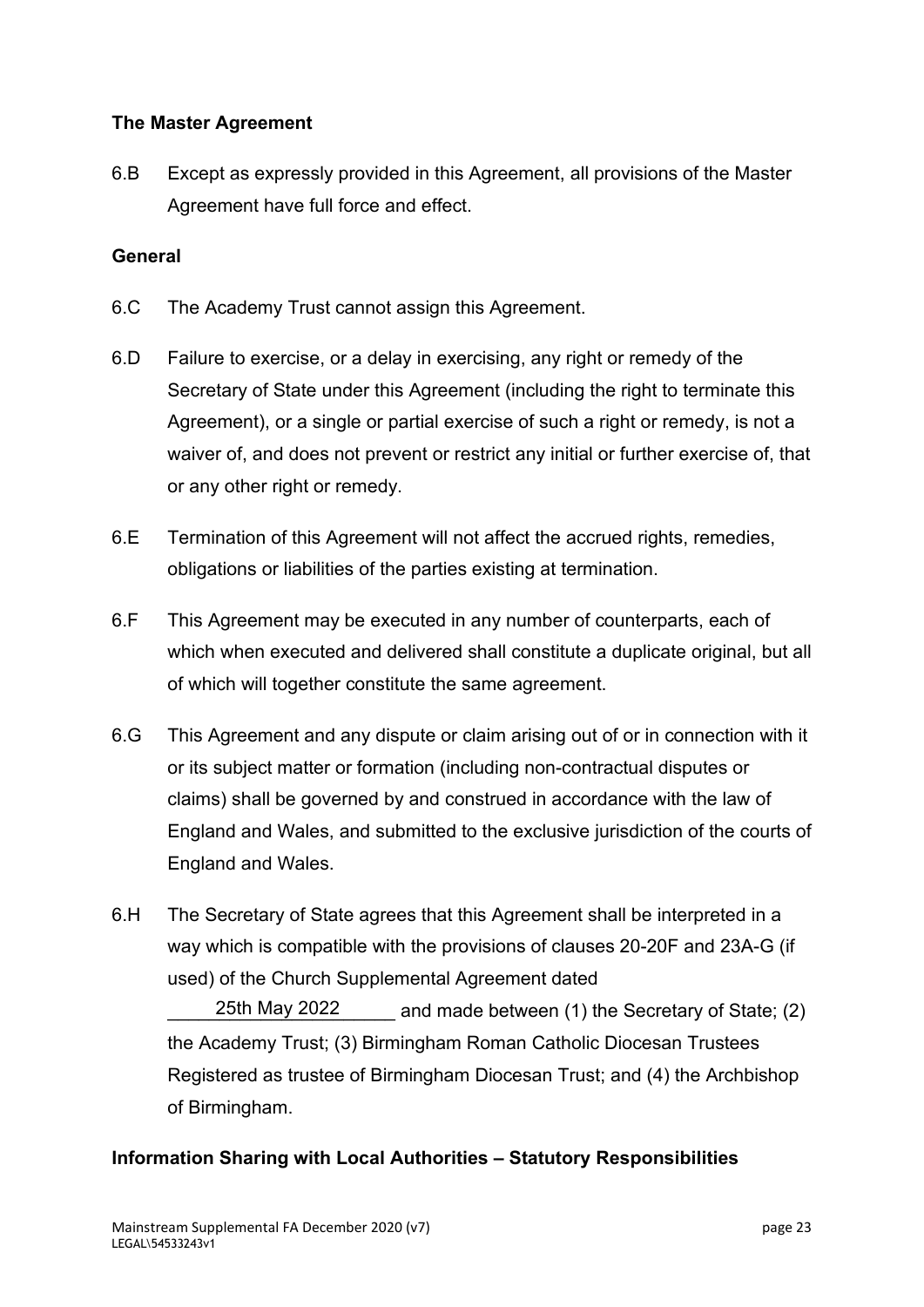- 6.I The Academy Trust must provide:
	- a) the name, address and date of birth of the pupil or student;
	- b) the name and address of a parent of the pupil or student;
	- c) information in the institution's possession about the pupil or student (except if the pupil or student concerned (in the case of a pupil or student who has attained the age of 16) or a parent of the pupil or student concerned (in the case of a pupil or student who has not attained the age of 16) has instructed the Academy Trust not to provide information of that kind);

upon request under section 14 of the Education and Skills Act 2008 from a local authority (for the purpose of enabling or assisting it to exercise its functions under Part 1 of that Act); or

upon request under section 72 of that Act from a body providing services under sections 68 or 70(1)(b) of the Act (for the purposes of providing such services).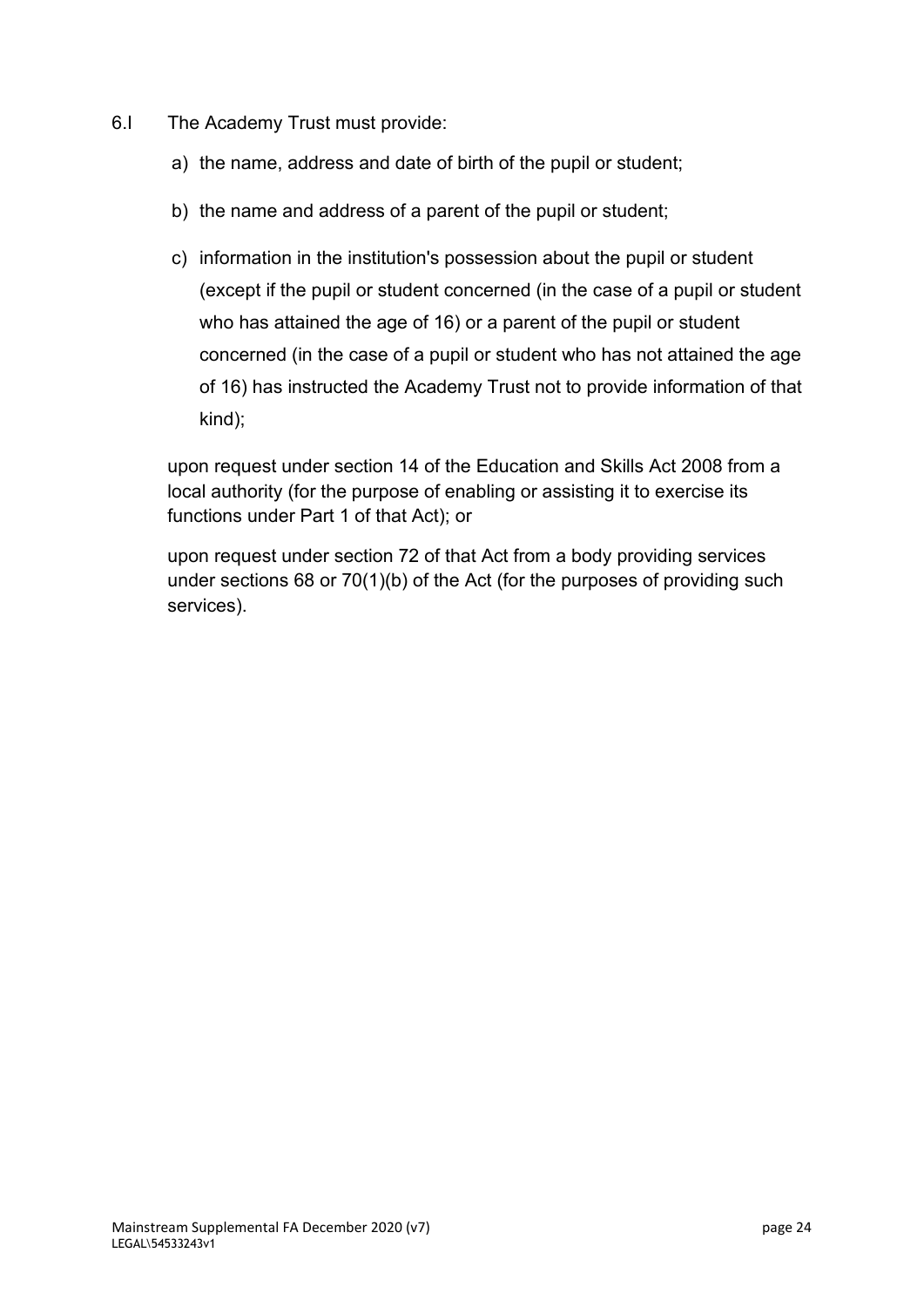Mainstream Supplemental FA December 2020 (v7} LEGAL\53732603v1

page 25

÷.



**THE SECRETARY OF STATE FOR EDUCATION** 

affixed to this deed is authenticated by:

# The Corporate Seal of

Name: FAYE SUMNER

Address: 33 MGADOURGDS CLOSE lJ cr-12.C.S lf:-'--/ \$"TI.5VUCU Du€- D'1 *t* Y'A·e

presence of

**Company Secretary** 

Executed on behalf of the **Academy Trust** by:

This Agreement was executed as a Deed on

J. Wilthi

**Director** 

,,,,,,,,,,,,,,,,,,,,,,,,,,,,,,

25th May

**Director** 

2022

or

and

in the

 $112$ 

**Witness**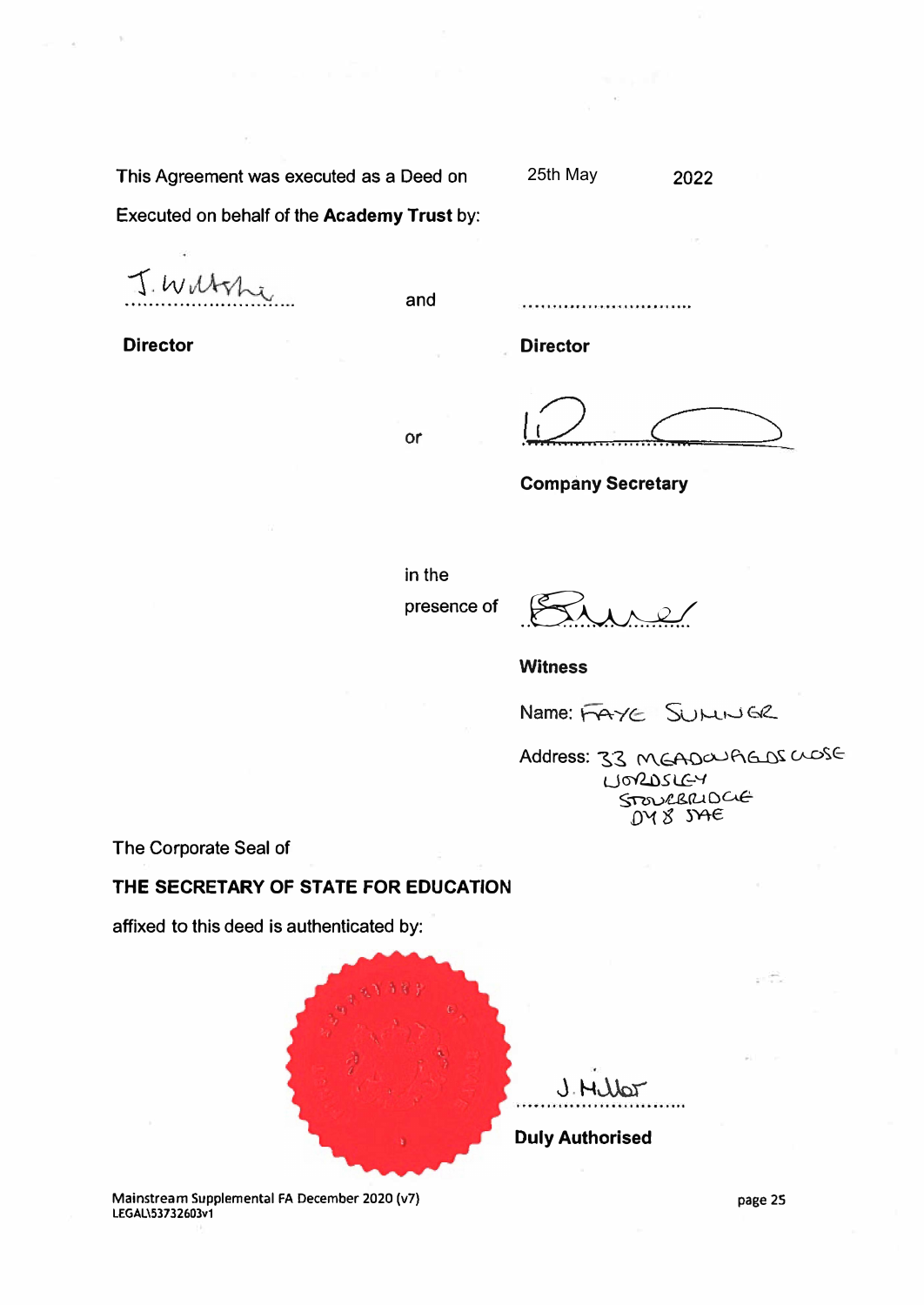# <span id="page-25-0"></span>**ANNEXES**

#### **Annex A**

# <span id="page-25-1"></span>**ADMISSION OF CHILDREN AND YOUNG PEOPLE WITH EDUCATION, HEALTH AND CARE PLANS**

"**EHC Plan**" means an education, health and care plan made under section 37 of the Children and Families Act 2014.

The Children and Families Act 2014 imposes duties directly on Academies in respect of pupils with SEN, including the admission of pupils with EHC plans. If an Academy Trust considers that a LA should not have named the Academy in an EHC plan, it may ask the Secretary of State to determine whether the LA has acted unreasonably, and to make an order directing the LA to reconsider. The Academy Trust must admit the pupil if such a determination is pending. The Secretary of State's determination as to whether the LA acted unreasonably will be final, subject to any right of appeal which a pupil (who is over compulsory school age) or parent of the pupil may have to the Firsttier Tribunal (Special Educational Needs and Disability) or the Upper Tribunal Administrative Appeals Chamber.